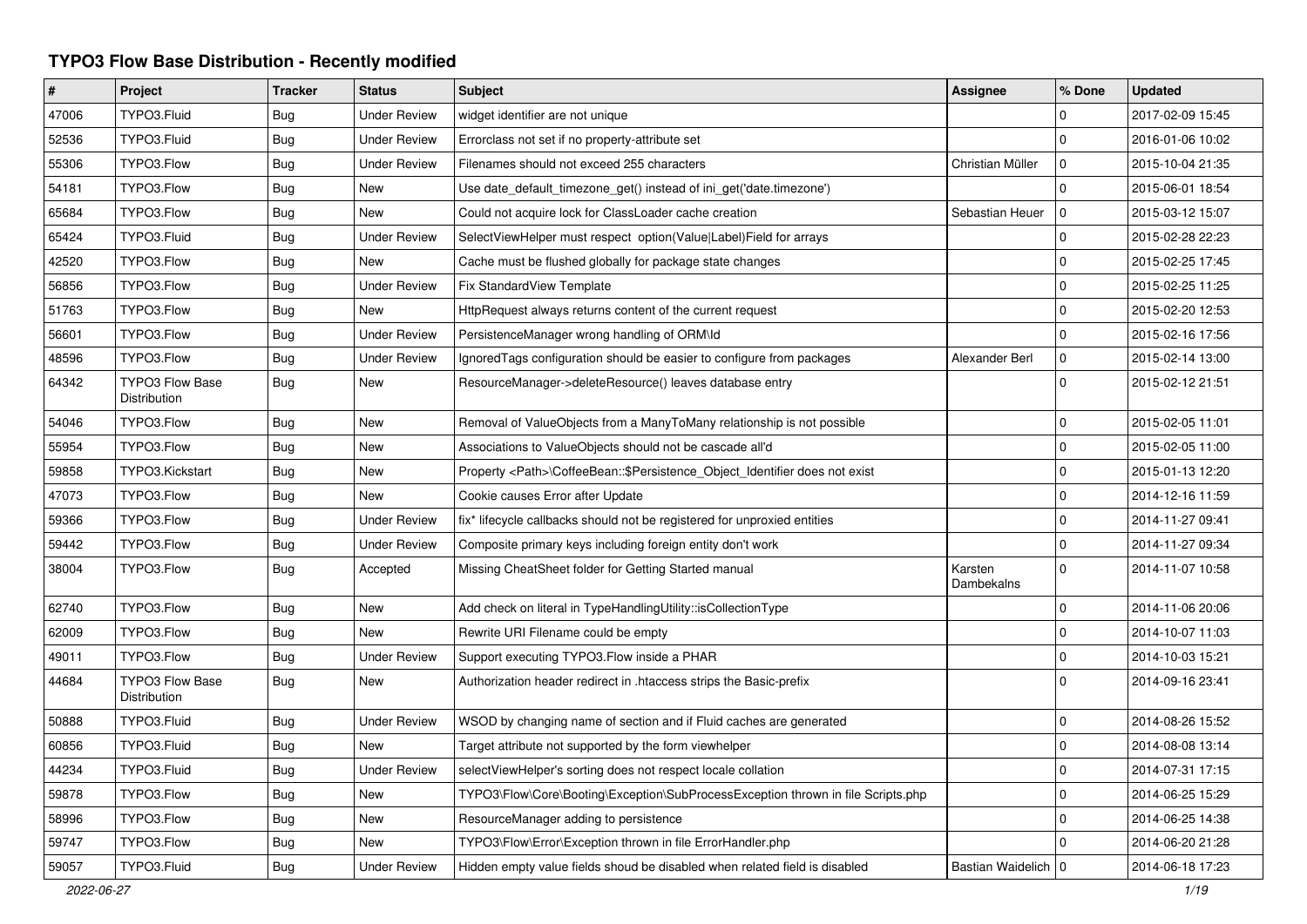| $\vert$ # | Project                         | <b>Tracker</b> | <b>Status</b>       | Subject                                                                                             | <b>Assignee</b>       | % Done              | <b>Updated</b>   |
|-----------|---------------------------------|----------------|---------------------|-----------------------------------------------------------------------------------------------------|-----------------------|---------------------|------------------|
| 53806     | TYPO3.Fluid                     | <b>Bug</b>     | <b>Under Review</b> | Paginate widget maximumNumberOfLinks rendering wrong number of links                                | Bastian Waidelich   0 |                     | 2014-06-18 12:13 |
| 48532     | TYPO3.Flow                      | <b>Bug</b>     | <b>Under Review</b> | JsonView Configuration behaves differently for arrays and objects                                   | Alexander Berl        | $\mathbf 0$         | 2014-06-11 15:53 |
| 59023     | TYPO3.Flow                      | Bug            | New                 | BooleanConverter should not convert empty values to boolean                                         |                       | $\mathbf 0$         | 2014-06-10 14:04 |
| 59357     | TYPO3.Flow                      | Bug            | New                 | Using the PackageManager directly instead of the Interface results in unexpected<br>behavior        |                       | $\mathbf 0$         | 2014-06-05 14:34 |
| 58862     | TYPO3.Fluid                     | <b>Bug</b>     | Needs<br>Feedback   | FormViewHelper doesn't accept NULL as value for \$arguments                                         | Bastian Waidelich   0 |                     | 2014-06-04 12:49 |
| 59322     | TYPO3.Flow                      | <b>Bug</b>     | New                 | Mssing field exception should show missing migrations as well                                       |                       | $\mathbf 0$         | 2014-06-04 06:47 |
| 59140     | TYPO3.Flow                      | Bug            | New                 | TYPO3\Flow\Error\Exception thrown in file ErrorHandler.php                                          |                       | $\mathbf 0$         | 2014-05-27 15:51 |
| 38980     | TYPO3.Flow                      | <b>Bug</b>     | New                 | ActionController: behavior of required arguments is not consistent                                  |                       | $\mathbf 0$         | 2014-05-27 14:14 |
| 58494     | TYPO3.Flow                      | Bug            | Needs<br>Feedback   | Inifinite redirects if index.php presents in URI                                                    | Bastian Waidelich   0 |                     | 2014-05-25 11:29 |
| 59084     | TYPO3.Flow                      | <b>Bug</b>     | New                 | if 403 Exception show reason                                                                        |                       | 0                   | 2014-05-24 18:20 |
| 58193     | TYPO3.Flow                      | Bug            | <b>Under Review</b> | Forward-port changelogs to master branch                                                            | Karsten<br>Dambekalns | $\mathbf 0$         | 2014-05-23 18:11 |
| 59049     | TYPO3.Flow                      | <b>Bug</b>     | New                 | TYPO3\Flow\Error\Exception thrown in file ErrorHandler.php                                          |                       | $\mathbf 0$         | 2014-05-22 23:34 |
| 58983     | TYPO3.Fluid                     | Bug            | <b>New</b>          | format.date does not respect linebreaks and throws exception                                        |                       | 0                   | 2014-05-21 10:00 |
| 58976     | TYPO3 Flow Base<br>Distribution | <b>Bug</b>     | New                 | debug_backtrace                                                                                     |                       | $\Omega$            | 2014-05-21 01:07 |
| 58921     | TYPO3.Fluid                     | <b>Bug</b>     | New                 | f:form.* VHs crash if NOT inside f:form but followed by f:form                                      |                       | $\mathbf 0$         | 2014-05-19 15:29 |
| 58927     | TYPO3.Flow                      | Bug            | <b>New</b>          | Overlapping ressouce definitions in Policy.yaml resolved incorrectly                                |                       | 0                   | 2014-05-19 15:19 |
| 58894     | TYPO3.Flow                      | Bug            | New                 | MySQL max key length exceeded during Neos setup                                                     |                       | 0                   | 2014-05-17 22:37 |
| 58852     | TYPO3.Flow                      | Bug            | New                 | TYPO3\Flow\Security\Exception\AccessDeniedException should clarify which action<br>fails to execute |                       | $\mathbf 0$         | 2014-05-16 09:36 |
| 58744     | TYPO3.Flow                      | <b>Bug</b>     | New                 | Can not split configuration in settings.yaml                                                        |                       | $\Omega$            | 2014-05-14 12:06 |
| 58773     | TYPO3.Flow                      | Bug            | Accepted            | Improve NoMatchingRouteException                                                                    | Bastian Waidelich   0 |                     | 2014-05-13 15:59 |
| 57450     | TYPO3.Flow                      | Bug            | New                 | International E-Mail addresses (umlauts, etc.) are not validated correctly                          |                       | 0                   | 2014-04-30 14:58 |
| 58153     | TYPO3.Flow                      | <b>Bug</b>     | New                 | Session - Scope, Property with interface annotation fails at wakeup                                 |                       | 0                   | 2014-04-24 12:46 |
| 33055     | TYPO3.Flow                      | <b>Bug</b>     | <b>New</b>          | AccessDeniedException instead of WebRedirect                                                        |                       | 0                   | 2014-04-17 15:54 |
| 57972     | TYPO3.Flow                      | I Bug          | New                 | Missing @ManyToOne in example for resource                                                          |                       | $\mathbf{0}$        | 2014-04-16 06:32 |
| 57885     | TYPO3.Fluid                     | <b>Bug</b>     | New                 | Inputs are cleared from a second form if the first form produced a vallidation error                |                       | 0                   | 2014-04-14 00:00 |
| 51239     | TYPO3.Fluid                     | Bug            | <b>Under Review</b> | AbstractViewHelper use incorrect method signature for "\$this->systemLogger->log()"                 | Adrian Föder          | 0                   | 2014-04-11 11:17 |
| 57815     | TYPO3.Flow                      | <b>Bug</b>     | New                 | Invalid resources are saved in the persistent resources folder                                      |                       | $\mathsf{O}\xspace$ | 2014-04-10 22:02 |
| 57796     | TYPO3.Flow                      | <b>Bug</b>     | New                 | XLIFF Fails if id === nodedata                                                                      |                       | 0                   | 2014-04-09 21:43 |
| 56573     | TYPO3.Flow                      | Bug            | New                 | Converting by Flow\Identity                                                                         |                       | $\mathsf{O}\xspace$ | 2014-04-09 13:10 |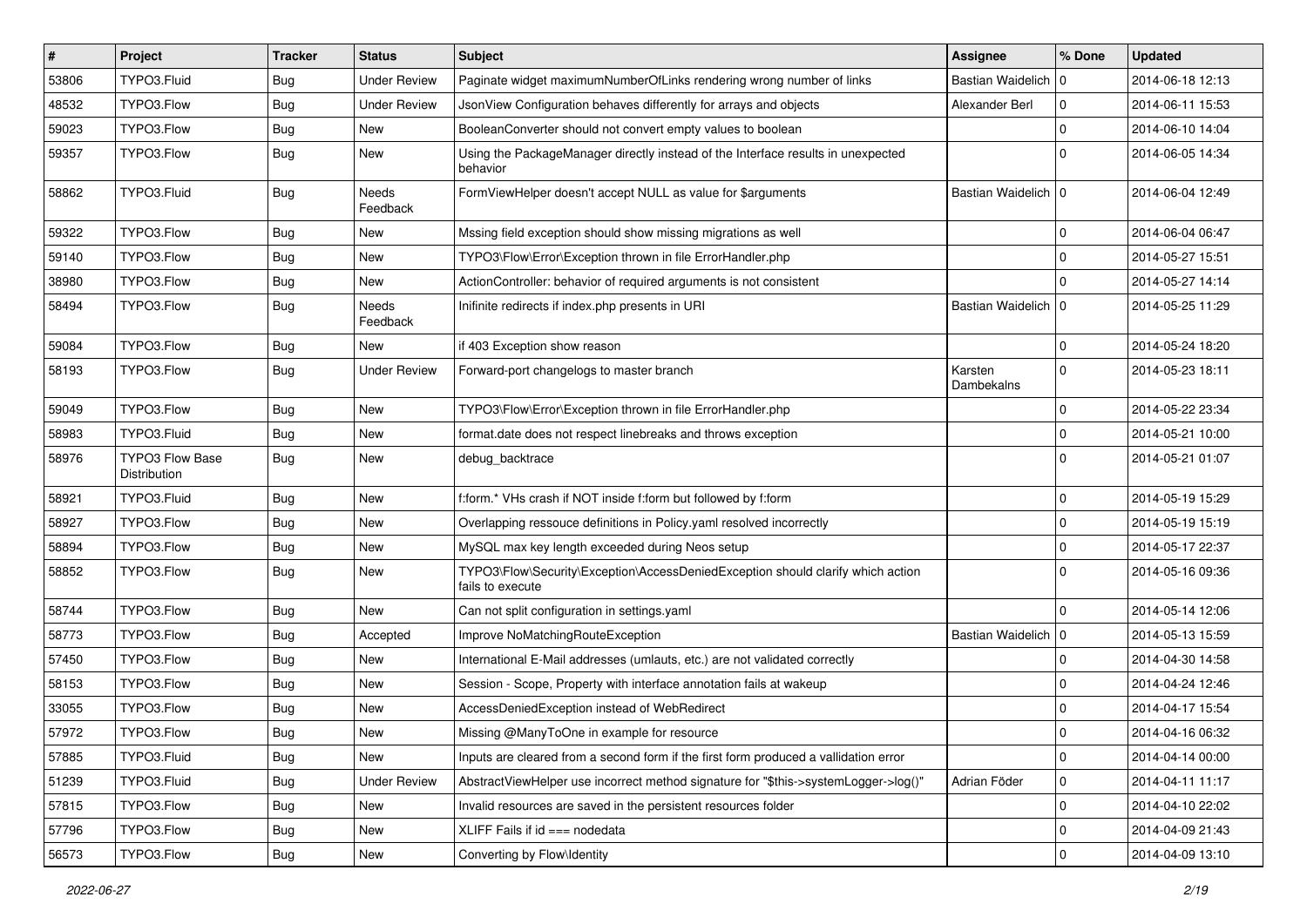| #     | Project                                | <b>Tracker</b> | <b>Status</b>            | <b>Subject</b>                                                                                                       | <b>Assignee</b>       | % Done         | <b>Updated</b>   |
|-------|----------------------------------------|----------------|--------------------------|----------------------------------------------------------------------------------------------------------------------|-----------------------|----------------|------------------|
| 57374 | TYPO3.Flow                             | <b>Bug</b>     | New                      | Persisted entities saved in session are not resolved                                                                 |                       | $\Omega$       | 2014-04-03 09:43 |
| 57541 | TYPO3.Flow                             | <b>Bug</b>     | <b>Under Review</b>      | Content Security: operands work intrinsically differently in Rewrite and Manual check                                |                       | $\Omega$       | 2014-04-03 09:06 |
| 57437 | TYPO3.Flow                             | Bug            | New                      | Composer package replacement is not supported                                                                        |                       | $\Omega$       | 2014-03-30 23:12 |
| 40064 | TYPO3.Fluid                            | <b>Bug</b>     | New                      | Multiselect is not getting persisted                                                                                 |                       | $\Omega$       | 2014-03-27 22:12 |
| 51811 | TYPO3.Flow                             | <b>Bug</b>     | <b>New</b>               | Improve session handle when the authenticated account is removed from persitance                                     | Dominique Feyer       | 10             | 2014-03-27 12:21 |
| 56544 | TYPO3.Flow                             | <b>Bug</b>     | New                      | FLOW Exception on tar package inclusion via composer                                                                 |                       | $\Omega$       | 2014-03-20 14:38 |
| 40802 | TYPO3.Flow                             | <b>Bug</b>     | Accepted                 | Documentation mistake (authentication)                                                                               | Karsten<br>Dambekalns | $\Omega$       | 2014-03-20 14:13 |
| 56859 | <b>TYPO3 Flow Base</b><br>Distribution | <b>Bug</b>     | New                      | PHP Warning: TYPO3_Flow_Error_Exception.php not present in Data/Temporary                                            |                       | $\Omega$       | 2014-03-13 10:30 |
| 45405 | TYPO3.Flow                             | Bug            | Accepted                 | Uncaught Exception in DynamicRoutePart                                                                               | Bastian Waidelich   0 |                | 2014-03-05 11:19 |
| 56555 | TYPO3.Kickstart                        | Bug            | New                      | Kickstart creates wrong labels in New.html                                                                           |                       | $\Omega$       | 2014-03-04 21:33 |
| 31500 | TYPO3.Flow                             | <b>Bug</b>     | <b>Under Review</b>      | Argument validation for CLI requests is not done                                                                     | Karsten<br>Dambekalns | $\Omega$       | 2014-02-24 14:00 |
| 56107 | TYPO3.Flow                             | <b>Bug</b>     | New                      | Property mapping configuration only supports one wildcard at a time                                                  |                       | $\Omega$       | 2014-02-19 10:33 |
| 34134 | TYPO3.Flow                             | <b>Bug</b>     | Needs<br>Feedback        | PropertyMapper throws unnecessary exception                                                                          | Christian Müller      | $\mathbf 0$    | 2014-02-19 10:14 |
| 56074 | <b>TYPO3 Flow Base</b><br>Distribution | <b>Bug</b>     | New                      | Parse errors cause meaningless Flow exception messages.                                                              | Adrian Föder          | $\mathbf 0$    | 2014-02-18 14:14 |
| 45917 | TYPO3.Flow                             | <b>Bug</b>     | <b>New</b>               | RoutePartHandler transliteration must be improved                                                                    |                       | $\Omega$       | 2014-02-17 09:13 |
| 47236 | TYPO3.Flow                             | Bug            | <b>Needs</b><br>Feedback | Error at offset 6279 of 6338                                                                                         |                       | $\Omega$       | 2014-02-14 09:35 |
| 55937 | TYPO3.Flow                             | Bug            | New                      | FlashMessage queue is lost                                                                                           |                       | $\Omega$       | 2014-02-12 17:03 |
| 54744 | TYPO3.Flow                             | <b>Bug</b>     | New                      | System.log contains many NOTICE Flow The argument "workspace" declared in<br>pointcut does not exist in method TYPO3 |                       | $\Omega$       | 2014-02-12 09:07 |
| 54381 | TYPO3.Flow                             | <b>Bug</b>     | <b>New</b>               | TYPO3\Flow\Core\Booting\Exception\SubProcessException thrown in file Scripts.php                                     |                       | $\Omega$       | 2014-02-06 11:14 |
| 51489 | TYPO3.Flow                             | <b>Bug</b>     | New                      | Doctrine\Common\Annotations\AnnotationException thrown in file<br>AnnotationException.php                            |                       | $\Omega$       | 2014-02-06 10:20 |
| 54446 | TYPO3.Flow                             | <b>Bug</b>     | New                      | Cache filebackend 'include_once'                                                                                     |                       | $\Omega$       | 2014-01-29 15:22 |
| 55008 | TYPO3.Fluid                            | <b>Bug</b>     | <b>Under Review</b>      | Interceptors should be used in Partials                                                                              | Christian Müller      | $\mathbf 0$    | 2014-01-15 08:44 |
| 54451 | TYPO3.Flow                             | <b>Bug</b>     | New                      | No functionality at Apache environments with suexec                                                                  |                       | $\pmb{0}$      | 2014-01-01 18:22 |
| 53620 | TYPO3.Flow                             | <b>Bug</b>     | New                      | Move Classes/TYPO3/Flow/Composer to own Package                                                                      |                       | $\mathbf 0$    | 2014-01-01 16:02 |
| 53851 | TYPO3.Flow                             | <b>Bug</b>     | New                      | TYPO3\Flow\Core\Booting\Exception\SubProcessException thrown in file Scripts.php                                     |                       | $\overline{0}$ | 2014-01-01 00:00 |
| 54458 | TYPO3.Flow                             | <b>Bug</b>     | New                      | Missing Version Number in packages                                                                                   |                       | $\overline{0}$ | 2013-12-28 18:13 |
| 54593 | <b>TYPO3 Flow Base</b><br>Distribution | Bug            | New                      | ini get return value has changed for $PHP \ge 5.3.0 \ge$ changed check-implementation<br>needed!                     |                       | $\overline{0}$ | 2013-12-25 02:48 |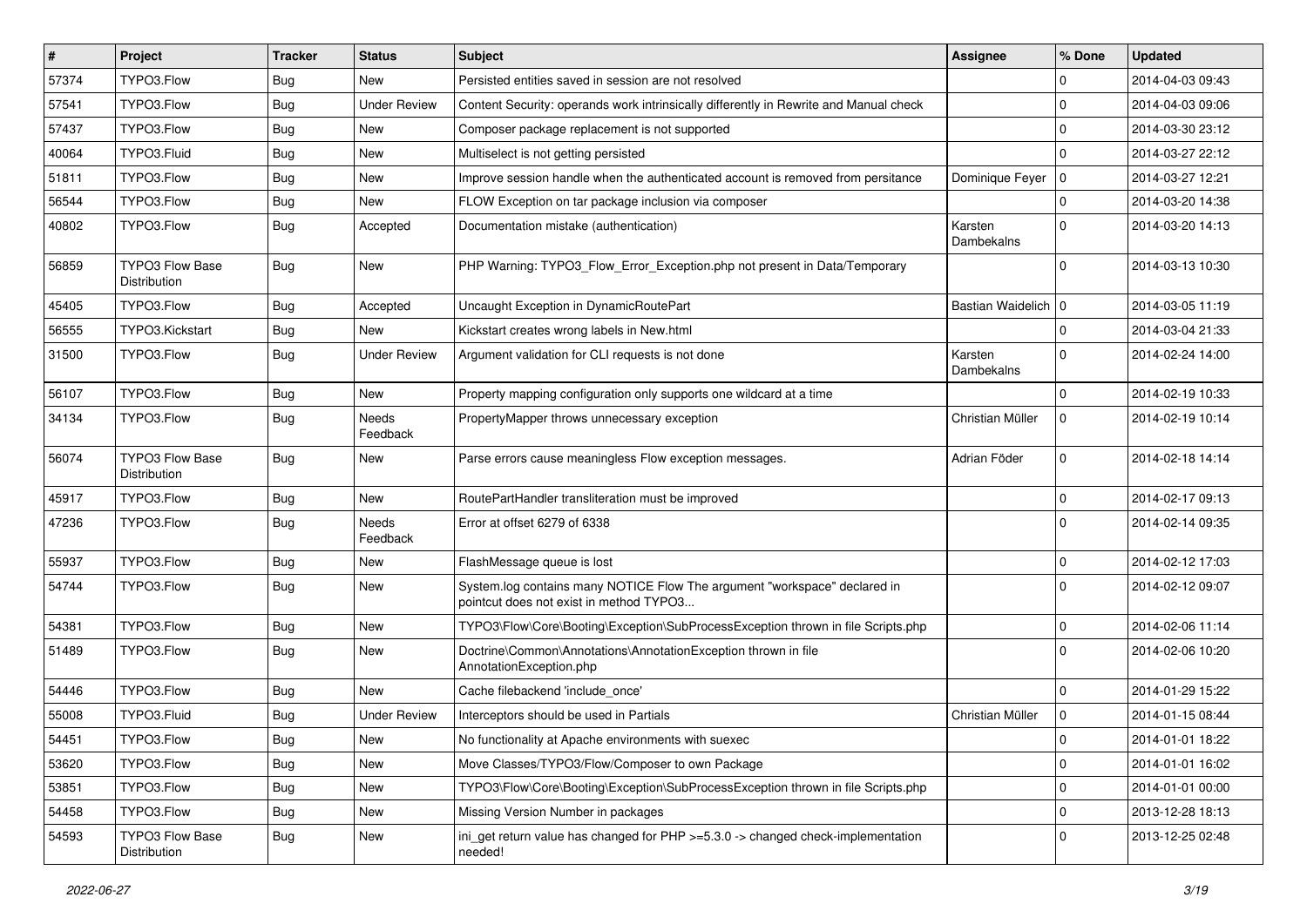| #     | Project                                | <b>Tracker</b> | <b>Status</b>       | <b>Subject</b>                                                                                         | <b>Assignee</b>        | % Done       | <b>Updated</b>   |
|-------|----------------------------------------|----------------|---------------------|--------------------------------------------------------------------------------------------------------|------------------------|--------------|------------------|
| 54589 | TYPO3.Flow                             | <b>Bug</b>     | New                 | Role parent is not removed from roles MM table                                                         |                        | 0            | 2013-12-24 15:32 |
| 54549 | TYPO3.Flow                             | <b>Bug</b>     | <b>New</b>          | PackageManager::createPackage is incompatible to PackageManagerInterface                               |                        | $\mathbf 0$  | 2013-12-21 14:42 |
| 54403 | <b>TYPO3 Flow Base</b><br>Distribution | <b>Bug</b>     | New                 | Resources remade when parent record updated                                                            |                        | $\Omega$     | 2013-12-13 22:39 |
| 51120 | TYPO3.Flow                             | <b>Bug</b>     | <b>New</b>          | \TYPO3\Flow\Core\Booting::buildSubprocessCommand - wrong command if passed<br>more than one parameters |                        | $\mathbf 0$  | 2013-12-11 16:33 |
| 54284 | TYPO3.Fluid                            | <b>Bug</b>     | New                 | Default Option for Switch/Case VH                                                                      |                        | $\mathbf 0$  | 2013-12-08 14:28 |
| 27045 | TYPO3.Flow                             | Bug            | New                 | Introduced properties are not available in the reflection service during a compile run                 |                        | $\mathbf 0$  | 2013-12-07 11:14 |
| 51188 | TYPO3.Flow                             | <b>Bug</b>     | New                 | Doctrine does not respect AOP-injected properties                                                      |                        | $\mathbf 0$  | 2013-12-07 11:13 |
| 49600 | TYPO3.Fluid                            | Bug            | <b>New</b>          | f:form tag shown as a HTML on frontend                                                                 |                        | $\mathbf 0$  | 2013-12-04 13:04 |
| 54146 | TYPO3.Flow                             | <b>Bug</b>     | New                 | Different sorting of arguments in ACL Patterns doesnt work                                             | Christian Müller       | $\mathbf 0$  | 2013-12-02 19:23 |
| 53961 | TYPO3 Flow Base<br>Distribution        | Bug            | <b>New</b>          | Composer installer scripts create a .Packages folder                                                   |                        | $\Omega$     | 2013-11-28 13:06 |
| 53180 | <b>TYPO3 Flow Base</b><br>Distribution | <b>Bug</b>     | <b>New</b>          | InjectSettings doesnt work on inheritance (Level 2)                                                    |                        | $\Omega$     | 2013-11-26 21:46 |
| 37292 | TYPO3.Flow                             | Bug            | <b>Under Review</b> | PropertyMappingConfiguration::mapUnknownProperties is not passed down to<br>Subconfiguration           | Sebastian<br>Kurfuerst | $\Omega$     | 2013-11-26 20:21 |
| 43621 | TYPO3.Flow                             | <b>Bug</b>     | <b>Under Review</b> | Composer installer overwrites Settings.yaml.example                                                    | Karsten<br>Dambekalns  | $\mathbf{0}$ | 2013-11-26 19:12 |
| 34682 | TYPO3.Fluid                            | <b>Bug</b>     | <b>Under Review</b> | Radio Button missing checked on validation error                                                       |                        | $\mathbf 0$  | 2013-11-20 20:58 |
| 53790 | <b>TYPO3 Flow Base</b><br>Distribution | <b>Bug</b>     | <b>New</b>          | Translation handling in Flashmessages is inconsistent to Validation errors                             |                        | $\Omega$     | 2013-11-20 10:46 |
| 50255 | <b>TYPO3 Flow Base</b><br>Distribution | <b>Bug</b>     | <b>New</b>          | Different collations runnig migrate/update                                                             |                        | $\Omega$     | 2013-11-16 23:05 |
| 53533 | TYPO3.Flow                             | <b>Bug</b>     | <b>New</b>          | Class reflection assumes reverse PSR-0, can lead to fail in autoloader                                 |                        | $\Omega$     | 2013-11-11 21:05 |
| 53350 | TYPO3.Flow                             | <b>Bug</b>     | Accepted            | Trying to create a Link in an Template in CLI Context should provide a helpful exception               | Bastian Waidelich   0  |              | 2013-11-05 15:00 |
| 53262 | TYPO3.Flow                             | <b>Bug</b>     | New                 | FileBakend have some race condition                                                                    | Dominique Feyer   0    |              | 2013-11-01 10:48 |
| 53224 | TYPO3.Flow                             | <b>Bug</b>     | New                 | Constructor in subclass breaks call chain leading to missing identifier / uuid                         |                        | $\mathbf 0$  | 2013-10-30 12:06 |
| 53189 | TYPO3.Flow                             | <b>Bug</b>     | <b>New</b>          | Blog tutorial no longer works                                                                          | <b>Philipp Maier</b>   | 0            | 2013-10-29 09:50 |
| 52945 | TYPO3.Flow                             | <b>Bug</b>     | New                 | Excluded classes should only be excluded from reflection but still autoloaded                          |                        | 0            | 2013-10-19 12:52 |
| 52938 | TYPO3 Flow Base<br>Distribution        | <b>Bug</b>     | New                 | Resource stream wrapper doesn't work with foreign package                                              |                        |              | 2013-10-18 10:31 |
| 52909 | TYPO3.Flow                             | Bug            | New                 | Class Loader fallback to non-proxy hides fatal errors                                                  |                        | $\mathsf{O}$ | 2013-10-17 11:24 |
| 52014 | TYPO3.Flow                             | <b>Bug</b>     | New                 | Migration makes fields NOT NULL even though not true                                                   |                        | $\mathbf 0$  | 2013-10-15 18:27 |
| 50395 | TYPO3.Flow                             | <b>Bug</b>     | Accepted            | Route cache caches routes for non dispatchable requests                                                | Bastian Waidelich   0  |              | 2013-10-14 12:00 |
| 52591 | TYPO3.Fluid                            | Bug            | New                 | The Pagination Widget broken for joined objects                                                        |                        | $\mathbf 0$  | 2013-10-07 21:59 |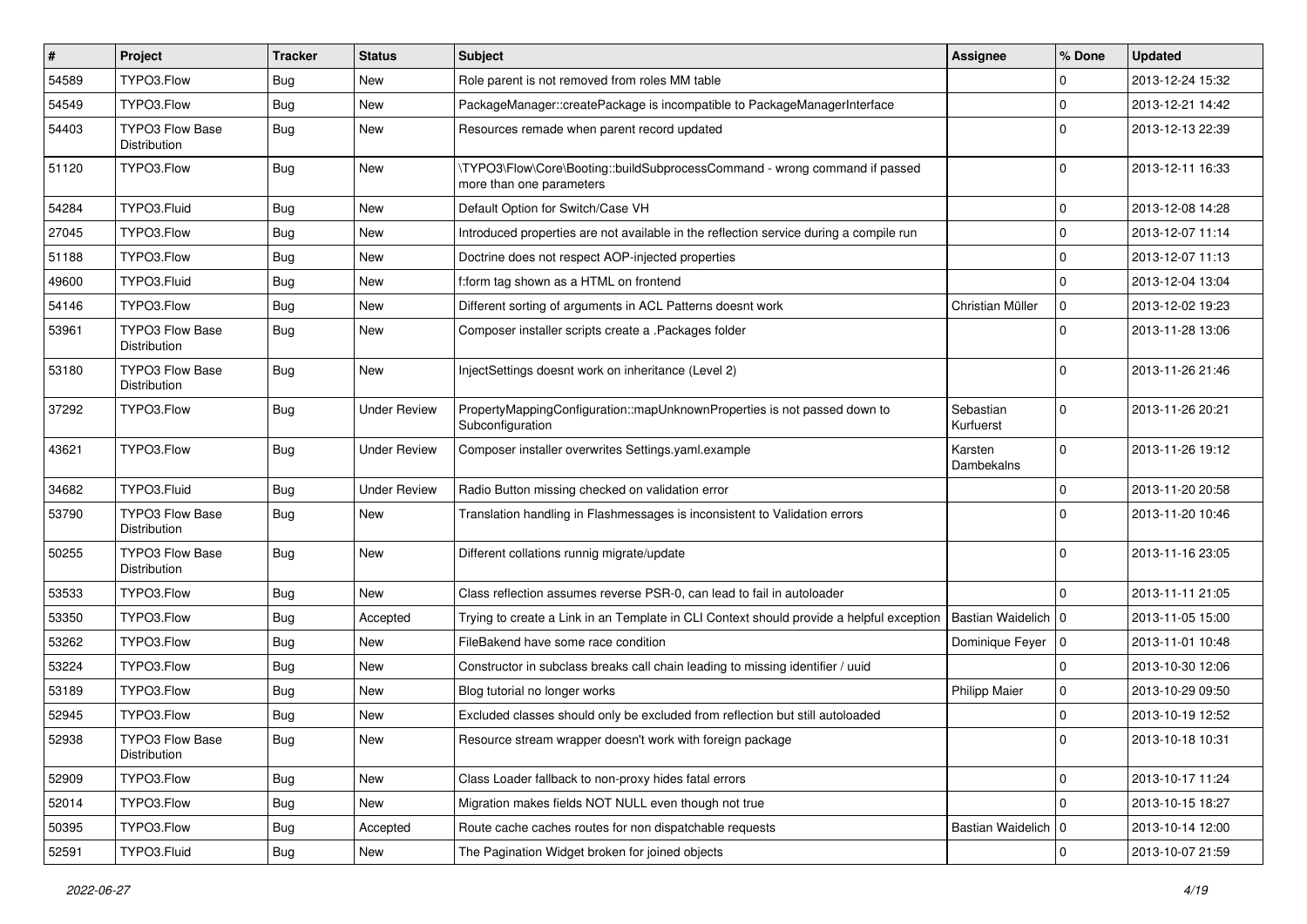| $\vert$ # | Project                                | <b>Tracker</b> | <b>Status</b>            | <b>Subject</b>                                                                                 | Assignee                    | % Done       | <b>Updated</b>   |
|-----------|----------------------------------------|----------------|--------------------------|------------------------------------------------------------------------------------------------|-----------------------------|--------------|------------------|
| 52526     | <b>TYPO3 Flow Base</b><br>Distribution | Bug            | New                      | Unfinished programming of DateTime converter                                                   |                             | $\Omega$     | 2013-10-04 10:36 |
| 52509     | TYPO3 Flow Base<br>Distribution        | <b>Bug</b>     | <b>New</b>               | Child-Object's Identifier get's lost on Form-Submission with Validation Error                  |                             | $\Omega$     | 2013-10-03 16:18 |
| 52430     | TYPO3.Flow                             | Bug            | <b>New</b>               | Cannot convert from UUID to auto-increment ID                                                  |                             | $\mathbf{0}$ | 2013-10-01 15:48 |
| 52419     | TYPO3.Fluid                            | Bug            | New                      | Wrong PHPDocs notation for default value inline f:translate viewhelper                         |                             | $\pmb{0}$    | 2013-10-01 09:10 |
| 52185     | TYPO3.Flow                             | <b>Bug</b>     | New                      | PositionalArraySorter should detect recursive dependencies                                     |                             | $\mathbf{0}$ | 2013-09-23 13:02 |
| 51704     | TYPO3.Flow                             | <b>Bug</b>     | New                      | TYPO3\Flow\Error\Exception thrown in file ErrorHandler.php                                     |                             | $\Omega$     | 2013-09-17 08:42 |
| 52005     | TYPO3.Flow                             | <b>Bug</b>     | <b>New</b>               | TYPO3\Flow\Error\Exception thrown in file ErrorHandler.php                                     |                             | $\mathbf{0}$ | 2013-09-14 14:22 |
| 51972     | TYPO3.Flow                             | <b>Bug</b>     | New                      | Joins for every deep property constraint make cartesian selection                              | Adrian Föder                | $\pmb{0}$    | 2013-09-13 10:04 |
| 51847     | TYPO3.Flow                             | <b>Bug</b>     | New                      | Overiding controller actions with other required parameter sets results in fatal error.        |                             | $\pmb{0}$    | 2013-09-09 10:54 |
| 49423     | TYPO3.Flow                             | Bug            | <b>New</b>               | Role name and packageKey are not accessible                                                    |                             | $\mathbf 0$  | 2013-09-05 10:26 |
| 51312     | TYPO3.Flow                             | <b>Bug</b>     | <b>New</b>               | Default php error handler generates warning (when loading<br>TYPO3\Flow\Error\Exception class) |                             | $\mathbf 0$  | 2013-08-24 16:07 |
| 39791     | TYPO3.Flow                             | Bug            | <b>New</b>               | Reflection data of old aspect is not removed                                                   |                             | $\mathbf 0$  | 2013-08-14 15:40 |
| 40998     | TYPO3.Fluid                            | <b>Bug</b>     | <b>Under Review</b>      | Missing parent request namespaces in form field name prefix                                    | Sebastian<br>Kurfuerst      | $\mathbf 0$  | 2013-08-14 15:39 |
| 36662     | TYPO3.Fluid                            | Bug            | <b>Needs</b><br>Feedback | Checked state isn't always correct when property is collection                                 | Kevin Ulrich<br>Moschallski | $\mathbf 0$  | 2013-08-14 15:39 |
| 47858     | TYPO3.Flow                             | <b>Bug</b>     | Needs<br>Feedback        | Remove .htaccess from Composer Installer Essentials                                            | Christopher<br>Hlubek       | $\mathbf{0}$ | 2013-08-14 15:35 |
| 45041     | TYPO3.Flow                             | Bug            | New                      | Set file permissions doesnt work                                                               |                             | $\pmb{0}$    | 2013-08-14 15:35 |
| 44361     | TYPO3.Flow                             | <b>Bug</b>     | New                      | TYPO3\Flow\I18n\Formatter\DatetimeFormatter - caching DATETIME type                            |                             | $\mathbf 0$  | 2013-08-14 15:35 |
| 44203     | TYPO3.Flow                             | Bug            | Needs<br>Feedback        | Session implementation is still racy                                                           | Robert Lemke                | $\mathbf 0$  | 2013-08-14 15:35 |
| 44186     | TYPO3.Flow                             | <b>Bug</b>     | <b>New</b>               | Request does not accept custom Content-Type                                                    |                             | $\Omega$     | 2013-08-14 15:35 |
| 44185     | TYPO3.Flow                             | Bug            | <b>New</b>               | XML body always need a root node                                                               |                             | $\mathbf 0$  | 2013-08-14 15:35 |
| 44184     | TYPO3.Flow                             | Bug            | <b>New</b>               | Request arguments are not merged correctly for single object actions                           |                             | $\pmb{0}$    | 2013-08-14 15:35 |
| 44148     | TYPO3.Flow                             | <b>Bug</b>     | <b>New</b>               | Documentation for executeCommand() needs clarification                                         |                             | $\mathbf 0$  | 2013-08-14 15:35 |
| 43541     | TYPO3.Flow                             | Bug            | New                      | Incomplete classes path detection for PSR-0                                                    |                             | $\pmb{0}$    | 2013-08-14 15:35 |
| 43190     | TYPO3.Flow                             | Bug            | Accepted                 | Misleading exception message for incompatible database structure                               | Karsten<br>Dambekalns       | $\mathbf 0$  | 2013-08-14 15:35 |
| 42101     | TYPO3.Flow                             | <b>Bug</b>     | <b>New</b>               | Proxyclasses are not rebuild in Development context unless cache is empty                      |                             | $\mathbf 0$  | 2013-08-14 15:35 |
| 39096     | TYPO3.Flow                             | <b>Bug</b>     | New                      | Unnecessary compile invoked in non production context?                                         |                             | $\mathbf 0$  | 2013-08-14 15:35 |
| 27798     | TYPO3.Flow                             | <b>Bug</b>     | Accepted                 | CSRF protection not working for forms in a plugin                                              |                             | $\Omega$     | 2013-08-14 15:35 |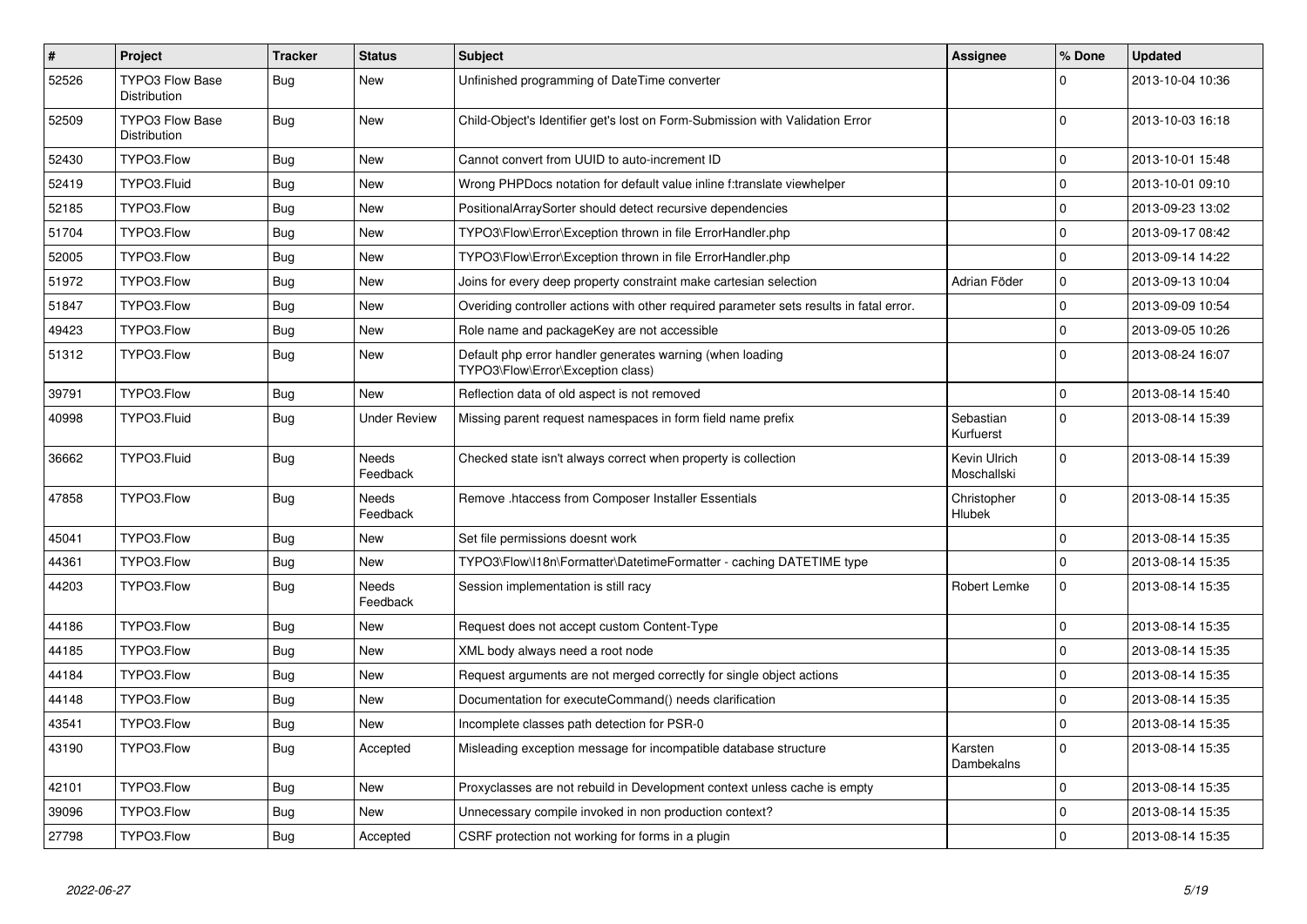| $\vert$ # | Project                                | <b>Tracker</b> | <b>Status</b>            | <b>Subject</b>                                                                                                                         | Assignee               | % Done      | <b>Updated</b>   |
|-----------|----------------------------------------|----------------|--------------------------|----------------------------------------------------------------------------------------------------------------------------------------|------------------------|-------------|------------------|
| 46289     | TYPO3.Fluid                            | Bug            | Needs<br>Feedback        | Enable Escaping Interceptor in XML request format                                                                                      |                        | 0           | 2013-08-14 15:35 |
| 45384     | TYPO3.Fluid                            | Bug            | New                      | Persisted entity object in widget-configuration cannot be deserialized (after reload)                                                  |                        | $\mathbf 0$ | 2013-08-14 15:35 |
| 47419     | <b>TYPO3 Flow Base</b><br>Distribution | Bug            | New                      | Composer issues                                                                                                                        |                        | $\Omega$    | 2013-08-14 15:34 |
| 50080     | TYPO3.Flow                             | <b>Bug</b>     | Needs<br>Feedback        | Broken concept for CLI/Web separation                                                                                                  | Karsten<br>Dambekalns  | $\mathbf 0$ | 2013-08-13 08:42 |
| 50869     | TYPO3.Flow                             | Bug            | New                      | key() invoked on object                                                                                                                |                        | $\mathbf 0$ | 2013-08-07 13:18 |
| 50342     | TYPO3.Flow                             | Bug            | New                      | PropertyMapper: Use of interface method before implementation check                                                                    |                        | $\mathbf 0$ | 2013-07-23 16:42 |
| 50130     | <b>TYPO3 Flow Base</b><br>Distribution | Bug            | <b>Needs</b><br>Feedback | Different fallback for php.exe on windows                                                                                              |                        | $\Omega$    | 2013-07-21 21:43 |
| 47429     | TYPO3.Flow                             | Bug            | New                      | Global policy files no longer allowed                                                                                                  |                        | 0           | 2013-07-14 19:20 |
| 49801     | TYPO3.Flow                             | <b>Bug</b>     | <b>New</b>               | TYPO3\Flow\Security\Exception\AccessDeniedException thrown in file<br>TYPO3_Flow_Security_Authorization_AccessDecisionVoterManager.php |                        | $\Omega$    | 2013-07-09 04:53 |
| 49780     | TYPO3.Flow                             | Bug            | New                      | Roles are not synchronized                                                                                                             |                        | $\Omega$    | 2013-07-08 10:11 |
| 37302     | TYPO3.Flow                             | <b>Bug</b>     | Needs<br>Feedback        | NumberValidator                                                                                                                        | Carsten Bleicker       | 0           | 2013-07-03 08:36 |
| 49566     | TYPO3.Flow                             | <b>Bug</b>     | New                      | NULL source values are not handled correctly                                                                                           | Adrian Föder           | $\mathbf 0$ | 2013-07-02 08:21 |
| 49373     | TYPO3.Flow                             | Bug            | New                      | Methods policy with key "Controllers" is ignored                                                                                       |                        | $\mathbf 0$ | 2013-06-24 10:03 |
| 49372     | TYPO3.Flow                             | Bug            | New                      | ObjectConverter ignores implemented interface when mapping subtype                                                                     |                        | $\mathbf 0$ | 2013-06-24 09:24 |
| 49038     | TYPO3.Fluid                            | <b>Bug</b>     | <b>New</b>               | form.select does not select the first item if prependOptionValue is used                                                               |                        | 0           | 2013-06-11 22:11 |
| 48898     | TYPO3.Flow                             | <b>Bug</b>     | New                      | configuration for roles fails if one of Policy.yaml files contain empty "roles array"                                                  | Christian Müller       | 0           | 2013-06-05 19:06 |
| 33551     | TYPO3.Fluid                            | <b>Bug</b>     | New                      | View helper values break out of a partial scope                                                                                        | Sebastian<br>Kurfuerst | $\mathbf 0$ | 2013-06-05 14:41 |
| 48873     | TYPO3.Flow                             | <b>Bug</b>     | <b>New</b>               | Error when calling resourceManager->deleteResource on unpublished Resource                                                             |                        | 0           | 2013-06-05 13:46 |
| 48429     | TYPO3.Flow                             | <b>Bug</b>     | New                      | Remove- and update-actions on repository are not persisted                                                                             |                        | $\mathbf 0$ | 2013-05-24 18:44 |
| 48430     | TYPO3.Flow                             | Bug            | New                      | Default validator-messages are not correctly formatted                                                                                 |                        | $\Omega$    | 2013-05-22 00:36 |
| 32707     | TYPO3.Flow                             | <b>Bug</b>     | Accepted                 | <b>Bad Bad FileBackend</b>                                                                                                             | Karsten<br>Dambekalns  | $\mathbf 0$ | 2013-05-21 13:33 |
| 46974     | TYPO3.Flow                             | <b>Bug</b>     | Accepted                 | Original and Proxy class in one file makes it difficult to reach 100% code coverage for<br>functional tests                            | Christian Müller       | 0           | 2013-05-21 13:28 |
| 43192     | TYPO3.Flow                             | Bug            | Accepted                 | findByIdentifier() for non-persisted objects not working for custom identifier properties                                              | Karsten<br>Dambekalns  | $\mathbf 0$ | 2013-05-21 13:28 |
| 37352     | TYPO3.Flow                             | <b>Bug</b>     | <b>Under Review</b>      | generateValueHash() should use getIdentifierByObject()                                                                                 | Karsten<br>Dambekalns  | $\mathbf 0$ | 2013-05-21 13:28 |
| 46716     | TYPO3.Flow                             | Bug            | New                      | Empty class names in Dependencylnjection proxy code when using Caches /<br>Factory-created dependencies                                |                        | 0           | 2013-05-21 13:22 |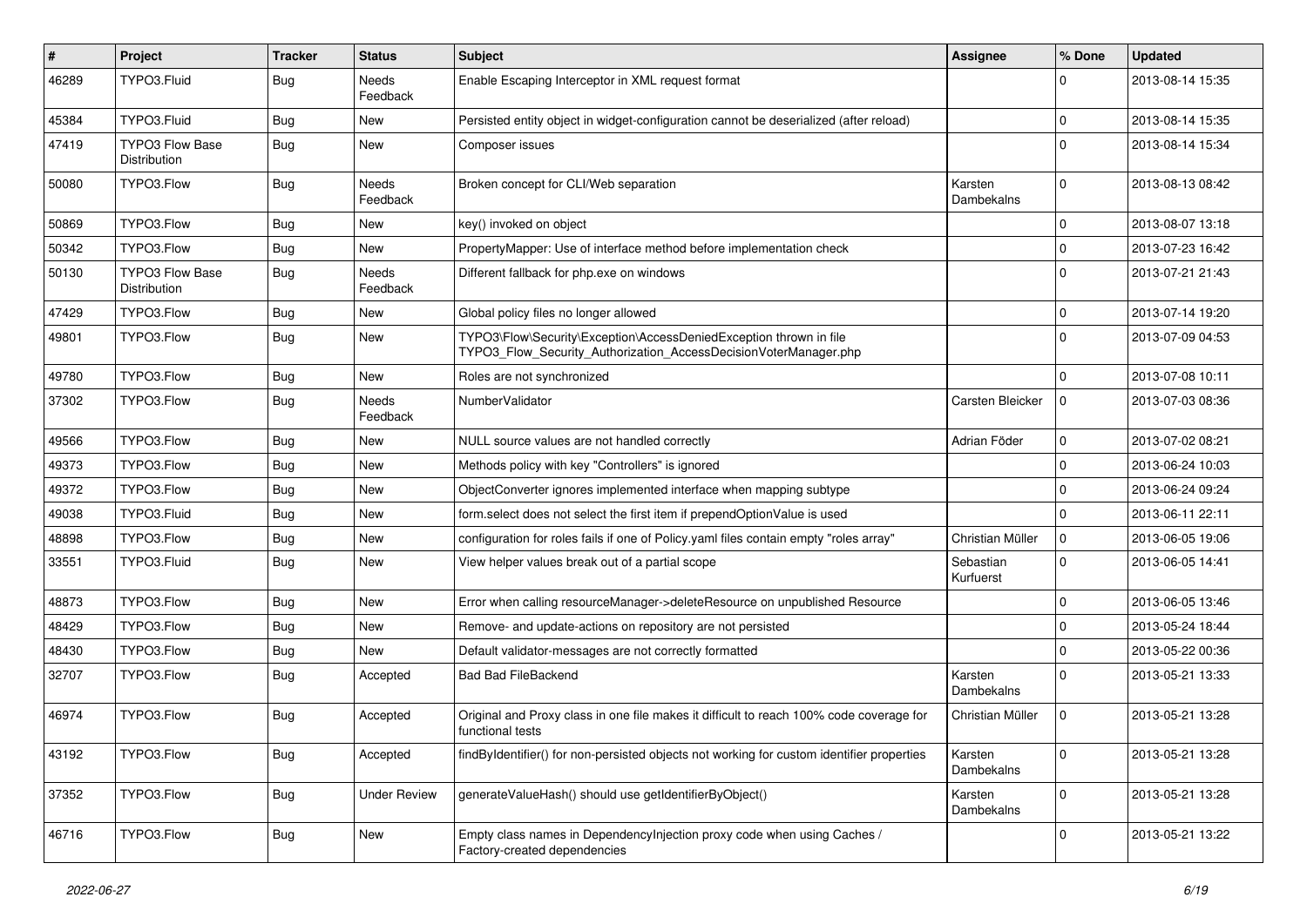| $\vert$ # | Project                                | <b>Tracker</b> | <b>Status</b>       | Subject                                                                                                                                           | <b>Assignee</b>       | % Done       | <b>Updated</b>   |
|-----------|----------------------------------------|----------------|---------------------|---------------------------------------------------------------------------------------------------------------------------------------------------|-----------------------|--------------|------------------|
| 47325     | TYPO3.Flow                             | <b>Bug</b>     | <b>Under Review</b> | ReflectionData and classSchema caches need not be freezable                                                                                       |                       | 0            | 2013-05-21 13:08 |
| 47331     | TYPO3.Flow                             | <b>Bug</b>     | Accepted            | ObjectManager shutdown with Dependency Injection Proxy causes fatal errors                                                                        |                       | $\mathbf 0$  | 2013-05-21 13:06 |
| 47487     | TYPO3.Flow                             | <b>Bug</b>     | New                 | Functional test classes in package without classes are not compiled                                                                               |                       | 0            | 2013-05-21 12:19 |
| 47950     | TYPO3.Flow                             | <b>Bug</b>     | <b>New</b>          | import of remote resources                                                                                                                        |                       | $\mathbf 0$  | 2013-05-21 11:52 |
| 48093     | TYPO3.Flow                             | <b>Bug</b>     | <b>New</b>          | AbstractCompositeValidators memory consumption continuously grow                                                                                  |                       | 0            | 2013-05-21 11:49 |
| 46689     | TYPO3.Flow                             | <b>Bug</b>     | New                 | The new ClassLoader swallows Fatal Errors                                                                                                         | Marc Neuhaus          | $\pmb{0}$    | 2013-05-14 09:21 |
| 47818     | TYPO3.Welcome                          | <b>Bug</b>     | <b>New</b>          | Wrong link on Welcome screen                                                                                                                      |                       | $\pmb{0}$    | 2013-05-02 12:01 |
| 47638     | <b>TYPO3 Flow Base</b><br>Distribution | Bug            | <b>New</b>          | Delete a ValueObject by its identity                                                                                                              |                       | $\mathbf 0$  | 2013-04-27 13:14 |
| 47637     | <b>TYPO3 Flow Base</b><br>Distribution | <b>Bug</b>     | <b>New</b>          | Property with @ORM\Column(nullable=true,type="decimal",scale=2) results as type<br>"string" in Collection Objects and not as expected as "double" |                       | $\mathbf{0}$ | 2013-04-27 12:14 |
| 47601     | <b>TYPO3 Flow Base</b><br>Distribution | <b>Bug</b>     | <b>New</b>          | Template Path of Submodules contains lowercase Namespace                                                                                          |                       | $\Omega$     | 2013-04-26 14:33 |
| 47052     | TYPO3 Flow Base<br>Distribution        | <b>Bug</b>     | <b>New</b>          | Clear doctrine caches after migration applied                                                                                                     |                       | $\Omega$     | 2013-04-08 18:30 |
| 27088     | TYPO3.Flow                             | <b>Bug</b>     | On Hold             | initializeObject() is called too early when reconstructing entities                                                                               |                       | 0            | 2013-04-08 17:53 |
| 29405     | TYPO3.Flow                             | <b>Bug</b>     | <b>New</b>          | When storing a new entity inside the session, it will be fully serialized instead of just the<br>reference being stored                           |                       | $\mathbf 0$  | 2013-04-04 11:34 |
| 46210     | TYPO3.Flow                             | <b>Bug</b>     | Needs<br>Feedback   | securityContext->getParty() in the initializeObject() method of a session-Scope object<br>throws exception on second request                      |                       | $\mathbf 0$  | 2013-03-27 10:44 |
| 46244     | <b>TYPO3 Flow Base</b><br>Distribution | <b>Bug</b>     | <b>Under Review</b> | Remove call to PHP_BINDIR in CoreCommandController                                                                                                |                       | $\mathbf{0}$ | 2013-03-19 11:39 |
| 46120     | TYPO3.Flow                             | <b>Bug</b>     | <b>New</b>          | Important step missing in the installation chapter                                                                                                |                       | $\mathbf 0$  | 2013-03-08 10:23 |
| 46097     | TYPO3.Flow                             | <b>Bug</b>     | <b>New</b>          | Logged in user gets session of an other logged in user                                                                                            | Robert Lemke          | 0            | 2013-03-07 12:52 |
| 46073     | TYPO3.Flow                             | <b>Bug</b>     | <b>Under Review</b> | Scripts::executeCommand must be usable outsite of TYPO3.Flow                                                                                      |                       | $\pmb{0}$    | 2013-03-06 19:14 |
| 46066     | TYPO3.Flow                             | <b>Bug</b>     | <b>New</b>          | Currency formatter uses wrong format for ISO 4217 currency codes                                                                                  |                       | $\mathbf 0$  | 2013-03-06 16:29 |
| 46010     | TYPO3.Flow                             | <b>Bug</b>     | <b>New</b>          | Generating a DiscriminatorMap with base class in different namespace does not work                                                                |                       | $\mathbf{0}$ | 2013-03-04 12:30 |
| 45623     | TYPO3.Flow                             | <b>Bug</b>     | <b>New</b>          | SQL error when calling TYPO3. Blog Setup controller                                                                                               |                       | 0            | 2013-02-21 12:16 |
| 45669     | TYPO3.Flow                             | <b>Bug</b>     | <b>New</b>          | PersistentObjectConverter does not convert ValueObjects by identity                                                                               |                       | 0            | 2013-02-20 17:59 |
| 45640     | TYPO3.Flow                             | <b>Bug</b>     | New                 | Every relation is set to cascade=all if the related entity is no aggregate root                                                                   |                       | $\mathbf 0$  | 2013-02-20 15:31 |
| 45611     | TYPO3.Flow                             | <b>Bug</b>     | New                 | Destruction of session after logout should be configurable                                                                                        |                       | $\pmb{0}$    | 2013-02-19 16:41 |
| 28016     | TYPO3.Flow                             | <b>Bug</b>     | Needs<br>Feedback   | Cascade remove of cleared ArrayCollection                                                                                                         | Karsten<br>Dambekalns | $\mathbf{0}$ | 2013-02-14 20:46 |
| 45386     | TYPO3.Flow                             | <b>Bug</b>     | New                 | Package::buildArrayOfClassFiles tries to determine class names from file paths                                                                    |                       | 0            | 2013-02-11 19:54 |
| 45272     | TYPO3.Flow                             | <b>Bug</b>     | New                 | Related Value Objects get deleted by default cascading                                                                                            |                       | 0            | 2013-02-08 13:50 |
| 45249     | TYPO3.Flow                             | Bug            | New                 | Update composer project-create command listing                                                                                                    |                       | $\pmb{0}$    | 2013-02-07 15:17 |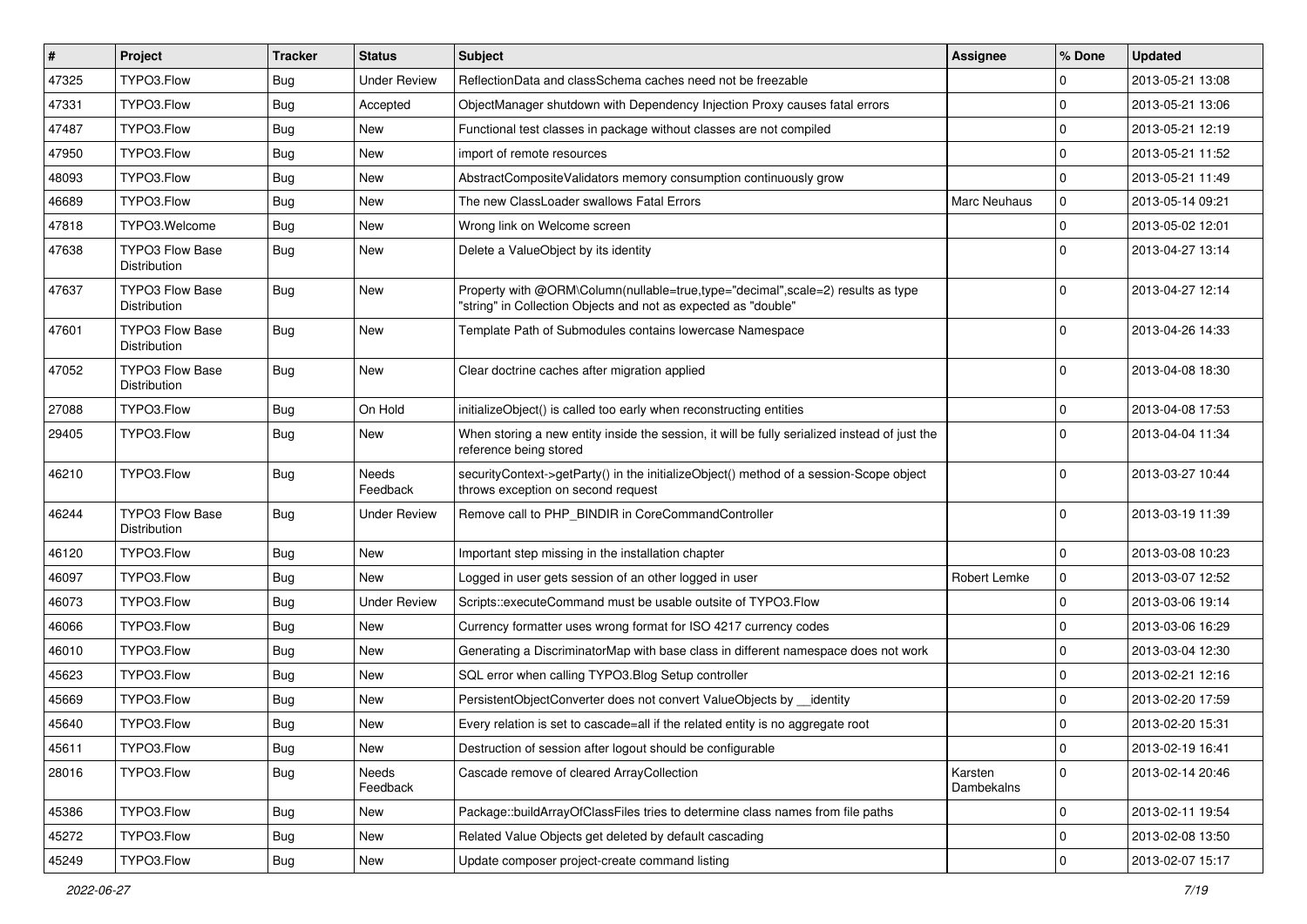| #     | Project     | <b>Tracker</b> | <b>Status</b>            | <b>Subject</b>                                                                                               | Assignee               | % Done       | <b>Updated</b>   |
|-------|-------------|----------------|--------------------------|--------------------------------------------------------------------------------------------------------------|------------------------|--------------|------------------|
| 34879 | TYPO3.Flow  | <b>Bug</b>     | Accepted                 | Proxied object is not update()able                                                                           | Karsten<br>Dambekalns  | $\Omega$     | 2013-01-22 15:17 |
| 41727 | TYPO3.Flow  | <b>Bug</b>     | Accepted                 | @Flow\Identity and @ORM\InheritanceType("JOINED") can't be used together                                     | Karsten<br>Dambekalns  | $\mathbf 0$  | 2013-01-21 17:15 |
| 41029 | TYPO3.Flow  | <b>Bug</b>     | Accepted                 | Method security is also evaluating abstract classes                                                          | Karsten<br>Dambekalns  | $\mathbf 0$  | 2013-01-19 21:55 |
| 44244 | TYPO3.Flow  | <b>Bug</b>     | <b>New</b>               | defaultOrderings aren't applied on related objects                                                           |                        | $\mathbf 0$  | 2013-01-09 18:41 |
| 43967 | TYPO3.Flow  | <b>Bug</b>     | New                      | Error in evaluating orphanRemoval in Flow Annotation driver                                                  |                        | $\mathbf 0$  | 2013-01-03 11:00 |
| 39414 | TYPO3.Flow  | <b>Bug</b>     | <b>New</b>               | Security Documentation                                                                                       |                        | $\mathbf{0}$ | 2012-12-15 21:41 |
| 43947 | TYPO3.Flow  | <b>Bug</b>     | <b>New</b>               | Redirect to login after Session timeout                                                                      |                        | $\mathbf 0$  | 2012-12-13 12:35 |
| 42606 | TYPO3.Flow  | <b>Bug</b>     | New                      | Content Security with nested objects                                                                         |                        | $\mathbf 0$  | 2012-12-13 12:35 |
| 41148 | TYPO3.Flow  | Bug            | New                      | Converting of ValueObjects                                                                                   |                        | $\mathbf 0$  | 2012-12-13 12:35 |
| 40283 | TYPO3.Flow  | <b>Bug</b>     | <b>New</b>               | New constructor in grandparent class not called                                                              |                        | $\mathbf 0$  | 2012-12-13 12:35 |
| 39699 | TYPO3.Flow  | Bug            | Accepted                 | SQL DDL for TYPO3\FLOW3\Cache\Backend\PdoBackend                                                             | Karsten<br>Dambekalns  | $\mathbf 0$  | 2012-12-13 12:35 |
| 38216 | TYPO3.Flow  | Bug            | Needs<br>Feedback        | Static method calls in reflected classes refer to _Original class                                            |                        | $\Omega$     | 2012-12-13 12:35 |
| 42888 | TYPO3.Flow  | <b>Bug</b>     | Needs<br>Feedback        | ResourceManager chokes on non existing files                                                                 |                        | 0            | 2012-11-12 18:02 |
| 13559 | TYPO3.Flow  | <b>Bug</b>     | Accepted                 | ObjectSerializer failes with persistent objects within arrays                                                | Karsten<br>Dambekalns  | $\mathbf 0$  | 2012-11-08 09:39 |
| 40410 | TYPO3.Flow  | <b>Bug</b>     | Needs<br>Feedback        | Exception when using Apc, Memcached of Redis cache backend for reflection status<br>and object configuration | Karsten<br>Dambekalns  | $\mathbf 0$  | 2012-10-25 15:56 |
| 35720 | TYPO3.Flow  | Bug            | <b>New</b>               | Access denied Exception for widget links to actions with a policy                                            |                        | 0            | 2012-10-25 14:08 |
| 37473 | TYPO3.Flow  | <b>Bug</b>     | <b>New</b>               | Subsequent Exceptions related to Doctrine Entity Manager makes it snap shut                                  |                        | $\mathbf 0$  | 2012-10-25 10:29 |
| 41533 | TYPO3.Flow  | <b>Bug</b>     | <b>Needs</b><br>Feedback | Ignored object-validation in editAction when redirecting back from updateAction                              |                        | $\Omega$     | 2012-10-10 09:27 |
| 40824 | TYPO3.Flow  | Bug            | Needs<br>Feedback        | Modified action controller methods not detected properly                                                     | Andreas Förthner       | $\mathbf{0}$ | 2012-10-01 20:33 |
| 41496 | TYPO3.Flow  | <b>Bug</b>     | New                      | Upload identical Resources, deleting fails                                                                   |                        | 0            | 2012-10-01 17:57 |
| 39990 | TYPO3.Fluid | <b>Bug</b>     | New                      | Same form twice in one template: hidden fields for empty values are only rendered once                       |                        | $\mathbf{0}$ | 2012-08-20 11:21 |
| 39674 | TYPO3.Flow  | <b>Bug</b>     | New                      | TYPO3\FLOW3\var dump behaves weird in controller actions doing return                                        |                        | 0            | 2012-08-10 10:09 |
| 38459 | TYPO3.Eel   | Bug            | New                      | Accessing a not present property/method should error verbosely                                               | Sebastian<br>Kurfuerst | $\mathbf 0$  | 2012-08-07 17:06 |
| 37354 | TYPO3.Flow  | <b>Bug</b>     | Accepted                 | Do not apply generateValueHash() and generateUuid() if custom identifier is used                             | Karsten<br>Dambekalns  | 0            | 2012-07-10 08:30 |
| 33628 | TYPO3.Fluid | <b>Bug</b>     | Needs<br>Feedback        | Multicheckboxes (multiselect) for Collections don't work                                                     | Christian Müller       | $\mathbf 0$  | 2012-06-28 10:27 |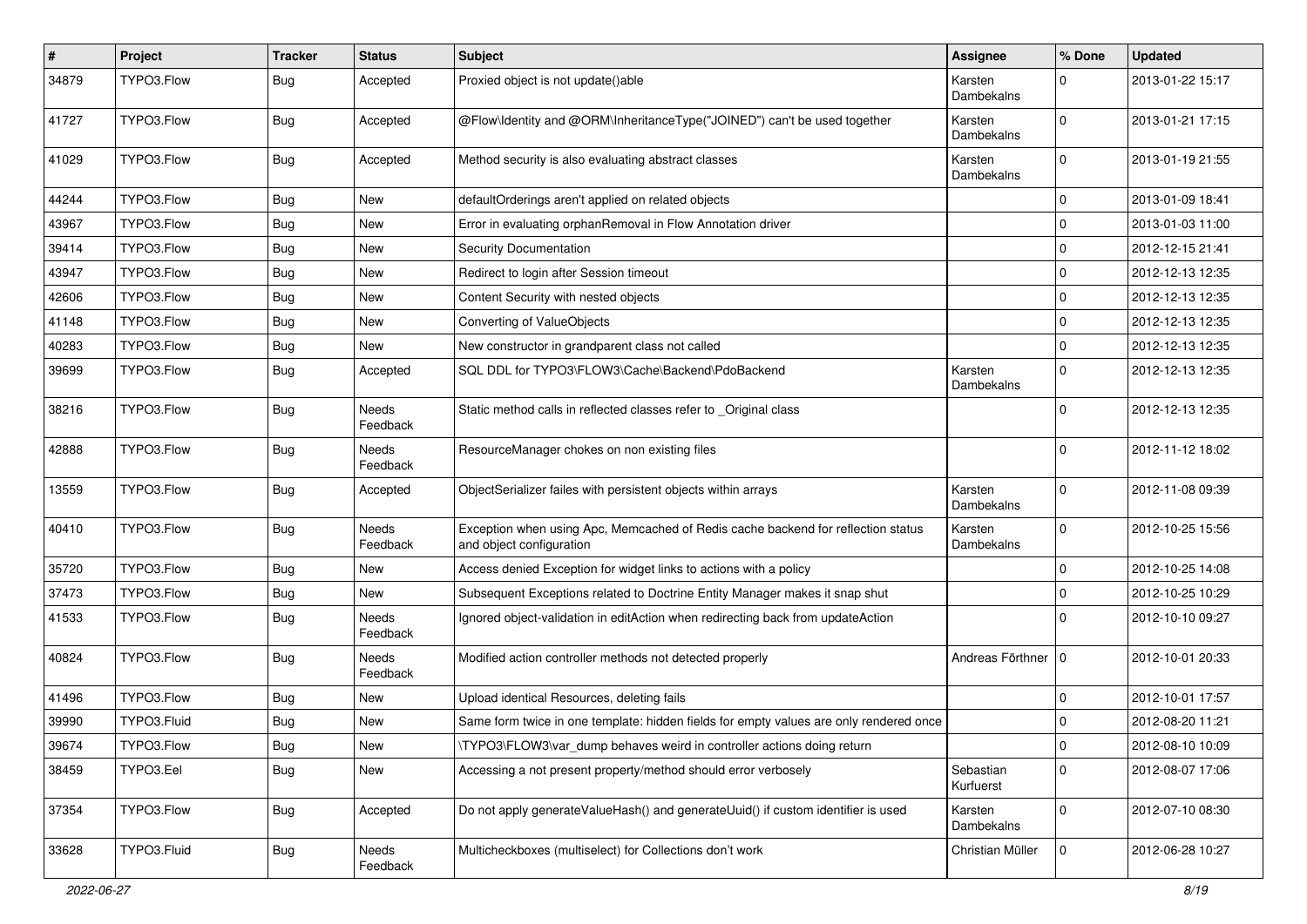| ∦     | Project     | <b>Tracker</b> | <b>Status</b>            | <b>Subject</b>                                                                                       | <b>Assignee</b>       | % Done         | <b>Updated</b>   |
|-------|-------------|----------------|--------------------------|------------------------------------------------------------------------------------------------------|-----------------------|----------------|------------------|
| 32425 | TYPO3.Flow  | <b>Bug</b>     | Accepted                 | IpAddressRange methods not completly implemented                                                     | Karsten<br>Dambekalns | $\Omega$       | 2012-06-28 10:23 |
| 35868 | TYPO3.Flow  | <b>Bug</b>     | On Hold                  | Unstable condition in Utility\Environment                                                            | Karsten<br>Dambekalns | $\Omega$       | 2012-06-25 22:37 |
| 37227 | TYPO3.Flow  | <b>Bug</b>     | On Hold                  | securityContext->getParty is not available in widget context                                         |                       | $\mathbf 0$    | 2012-06-25 22:14 |
| 38369 | TYPO3.Fluid | <b>Bug</b>     | New                      | Resource ViewHelpers should not fall back to request package                                         |                       | $\mathbf 0$    | 2012-06-25 15:55 |
| 36655 | TYPO3.Fluid | <b>Bug</b>     | <b>New</b>               | <b>Pagination Links</b>                                                                              |                       | $\Omega$       | 2012-06-23 22:18 |
| 37571 | TYPO3.Flow  | Bug            | New                      | Inherited proxies fail when implementing clone                                                       |                       | $\mathbf 0$    | 2012-06-04 12:15 |
| 37619 | TYPO3.Fluid | <b>Bug</b>     | New                      | Fatal Error when using variable in name attribute of Section ViewHelper                              |                       | $\mathbf 0$    | 2012-05-30 23:17 |
| 37564 | TYPO3.Flow  | <b>Bug</b>     | <b>New</b>               | Validation of Parent Object containing properties of type ManyToOne and ManyToMany<br>to same Target |                       | $\Omega$       | 2012-05-29 11:55 |
| 37316 | TYPO3.Flow  | <b>Bug</b>     | New                      | Use findBestMatchingLocale instead of getDefaultLocale?                                              |                       | $\Omega$       | 2012-05-20 09:35 |
| 36804 | TYPO3.Flow  | <b>Bug</b>     | <b>New</b>               | Orphaned entities within aggregates are not removed                                                  |                       | $\Omega$       | 2012-05-03 11:54 |
| 36634 | TYPO3.Flow  | <b>Bug</b>     | New                      | Reconstituted entities do not have their properties set when initializeObject() is called            |                       | $\Omega$       | 2012-04-26 21:28 |
| 36633 | TYPO3.Flow  | <b>Bug</b>     | <b>New</b>               | Reconstituted entities should not have the FLOW3_Persistence_clone property set                      |                       | $\Omega$       | 2012-04-26 21:24 |
| 36508 | TYPO3.Flow  | Bug            | New                      | AuthenticationProvider Request Patterns                                                              |                       | $\Omega$       | 2012-04-24 12:39 |
| 36495 | TYPO3.Flow  | Bug            | New                      | HTTP Response is sent before persistence preventing Exceptions to be displayed on<br>redirect        |                       | $\Omega$       | 2012-04-24 00:28 |
| 35831 | TYPO3.Flow  | <b>Bug</b>     | <b>New</b>               | Deleting or unpublishing of a resource deletes all published symlinks<br>(Web/_Resources/Persistent) |                       | $\Omega$       | 2012-04-11 09:31 |
| 35083 | TYPO3.Flow  | <b>Bug</b>     | <b>New</b>               | involving SecurityContext in Widget's __wakeup situation leads to an exception                       |                       | $\mathbf 0$    | 2012-03-21 13:06 |
| 32869 | TYPO3.Flow  | <b>Bug</b>     | New                      | Security config tokenClass doesnt throw exception if not found the class                             |                       | $\Omega$       | 2012-03-19 10:53 |
| 27721 | TYPO3.Flow  | <b>Bug</b>     | <b>Needs</b><br>Feedback | Permissions of uploaded resources not correct                                                        | Karsten<br>Dambekalns | $\Omega$       | 2012-03-15 10:37 |
| 28319 | TYPO3.Flow  | <b>Bug</b>     | <b>Needs</b><br>Feedback | Access denied will be logged at the wrong location in nested calls                                   |                       | $\Omega$       | 2012-03-14 14:52 |
| 27379 | TYPO3.Flow  | <b>Bug</b>     | Needs<br>Feedback        | add check to clear the database at tearDown in testing                                               |                       | $\Omega$       | 2012-03-14 14:41 |
| 11039 | TYPO3.Flow  | <b>Bug</b>     | Needs<br>Feedback        | Static object container injects properties to result of factory object                               |                       | $\Omega$       | 2012-03-14 13:41 |
| 27607 | TYPO3.Fluid | <b>Bug</b>     | New                      | Make Fluid comparisons work when first element is STRING, second is NULL.                            |                       | 0              | 2012-03-12 19:18 |
| 33024 | TYPO3.Flow  | <b>Bug</b>     | Accepted                 | Exception when validating a float in a Model with the Number validator                               | Karsten<br>Dambekalns | $\overline{0}$ | 2012-03-07 22:08 |
| 33078 | TYPO3.Flow  | <b>Bug</b>     | New                      | No Redirect to Login                                                                                 |                       | $\mathbf 0$    | 2012-03-07 17:45 |
| 32574 | TYPO3.Flow  | Bug            | Accepted                 | FLOW3 enters fork bombs when using cgi-fcgi vs cli                                                   | Karsten<br>Dambekalns | $\mathbf{0}$   | 2012-03-07 17:21 |
| 34404 | TYPO3.Flow  | <b>Bug</b>     | New                      | JsonView transformObject does not respect_descendAll configuration                                   |                       | $\mathbf 0$    | 2012-02-29 01:12 |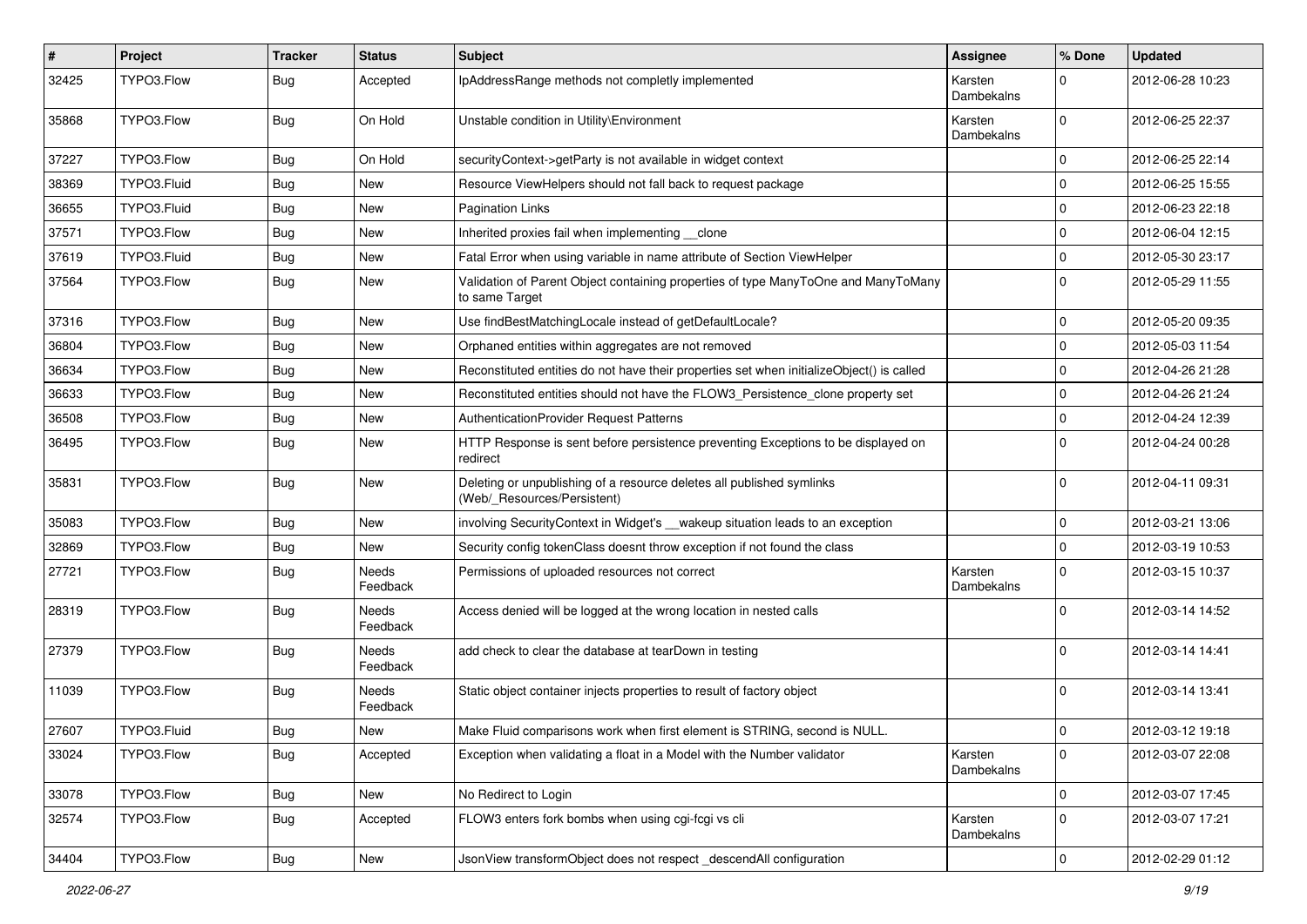| $\vert$ # | <b>Project</b>                                | <b>Tracker</b> | <b>Status</b>       | <b>Subject</b>                                                                                                                                          | Assignee               | % Done       | <b>Updated</b>   |
|-----------|-----------------------------------------------|----------------|---------------------|---------------------------------------------------------------------------------------------------------------------------------------------------------|------------------------|--------------|------------------|
| 32873     | TYPO3.Flow                                    | <b>Bug</b>     | Accepted            | Value changes for logged in account are not persisted due to session serialization                                                                      | Karsten<br>Dambekalns  | <sup>0</sup> | 2012-02-01 12:43 |
| 33465     | TYPO3.Flow                                    | <b>Bug</b>     | <b>New</b>          | Some vital commands to recover the system fail when recovery is needed                                                                                  |                        | $\Omega$     | 2012-01-26 15:51 |
| 33293     | TYPO3.Flow                                    | <b>Bug</b>     | New                 | Injection to private variable results in injection of the the wrong class                                                                               |                        | $\Omega$     | 2012-01-18 16:41 |
| 32105     | TYPO3.Flow                                    | <b>Bug</b>     | New                 | Ignore Validation ignored if ACL is set for this controller action                                                                                      |                        | $\Omega$     | 2011-11-26 11:22 |
| 31210     | TYPO3.Flow                                    | <b>Bug</b>     | New                 | constructor of proxy class not compatible with interfaces defening a constructor                                                                        |                        | $\Omega$     | 2011-11-07 22:02 |
| 28554     | TYPO3.Fluid                                   | <b>Bug</b>     | New                 | (v4) implement feature flag to disable caching                                                                                                          |                        | $\Omega$     | 2011-10-21 13:37 |
| 28553     | TYPO3.Fluid                                   | Bug            | New                 | improve XHProf test setup                                                                                                                               |                        | $\Omega$     | 2011-10-21 13:37 |
| 28552     | TYPO3.Fluid                                   | <b>Bug</b>     | New                 | (v5) write ViewHelper test for compiled run; adjust functional test to do two passes<br>(uncached & cached)                                             |                        | $\Omega$     | 2011-10-21 13:37 |
| 28550     | TYPO3.Fluid                                   | <b>Bug</b>     | New                 | (v4) make widgets cacheable, i.e. not implement childnodeaccess interface                                                                               |                        | $\Omega$     | 2011-10-21 13:37 |
| 28549     | TYPO3.Fluid                                   | <b>Bug</b>     | New                 | make widgets cacheable, i.e. not implement childnodeaccess interface                                                                                    |                        | $\Omega$     | 2011-10-21 13:37 |
| 13045     | TYPO3.Fluid                                   | Bug            | New                 | Entity decode of strings are different between if-conditions and output of variable                                                                     |                        | $\mathbf 0$  | 2011-10-21 13:37 |
| 12863     | TYPO3.Fluid                                   | <b>Bug</b>     | <b>New</b>          | Attributes of a viewhelper can't contain a '-'                                                                                                          | Sebastian<br>Kurfuerst | $\Omega$     | 2011-10-21 13:37 |
| 8648      | TYPO3.Fluid                                   | Bug            | New                 | format.crop ViewHelper should support all features of the crop stdWrap function                                                                         |                        | $\Omega$     | 2011-10-21 13:37 |
| 3481      | TYPO3.Fluid                                   | Bug            | <b>New</b>          | Use ViewHelperVariableContainer in PostParseFacet                                                                                                       |                        | $\Omega$     | 2011-10-21 13:37 |
| 31002     | TYPO3.Flow                                    | <b>Bug</b>     | <b>New</b>          | Generated sleep method handles static properties as members.                                                                                            |                        | $\Omega$     | 2011-10-21 13:20 |
| 30425     | TYPO3.Flow                                    | <b>Bug</b>     | New                 | New methods are not updated in Policies during Development                                                                                              |                        | $\Omega$     | 2011-10-21 13:20 |
| 30424     | TYPO3.Flow                                    | <b>Bug</b>     | New                 | Forward object arguments with changes                                                                                                                   |                        | $\Omega$     | 2011-10-21 13:20 |
| 29425     | TYPO3.Flow                                    | <b>Bug</b>     | New                 | Deletion of a blog post with resources fails with FK constraint error                                                                                   |                        | $\Omega$     | 2011-10-21 13:20 |
| 25988     | TYPO3.Flow                                    | <b>Bug</b>     | New                 | Useless proxies are built for some classes                                                                                                              |                        | $\Omega$     | 2011-10-21 13:20 |
| 10678     | TYPO3.Flow                                    | <b>Bug</b>     | New                 | ReflectionService doesn't reflect methods of child classes correctly when they get<br>reflected before their parent class in the initialization process |                        | $\Omega$     | 2011-10-21 13:20 |
| 2974      | TYPO3.Flow                                    | <b>Bug</b>     | New                 | Aspect / Proxy Cache is not emptied automatically if an interface used for introduction<br>was modified                                                 | Robert Lemke           | $\Omega$     | 2011-10-21 13:20 |
| 41843     | <b>TYPO3 Flow Base</b><br><b>Distribution</b> | <b>Bug</b>     | <b>New</b>          | Composer and rename issues (umbrella issue)                                                                                                             |                        | 60           | 2013-01-15 17:19 |
| 28551     | TYPO3.Fluid                                   | <b>Bug</b>     | Accepted            | (v4) backport VHTest                                                                                                                                    | Sebastian<br>Kurfuerst | 80           | 2011-10-21 13:37 |
| 51809     | TYPO3.Flow                                    | Bug            | <b>Under Review</b> | Commit "[BUGFIX] Published resources don't support symlinks" produces an fatal error<br>on Windows                                                      | Adrian Föder           | 100          | 2015-06-13 12:51 |
| 58975     | TYPO3.Flow                                    | <b>Bug</b>     | <b>New</b>          | Fix command for Linux in Qucikstart documentation                                                                                                       |                        | 100          | 2014-05-21 19:47 |
| 45413     | TYPO3 Flow Base<br>Distribution               | <b>Bug</b>     | Under Review        | Overriding boolean properties using Objects yaml is broken                                                                                              |                        | 100          | 2013-12-10 13:26 |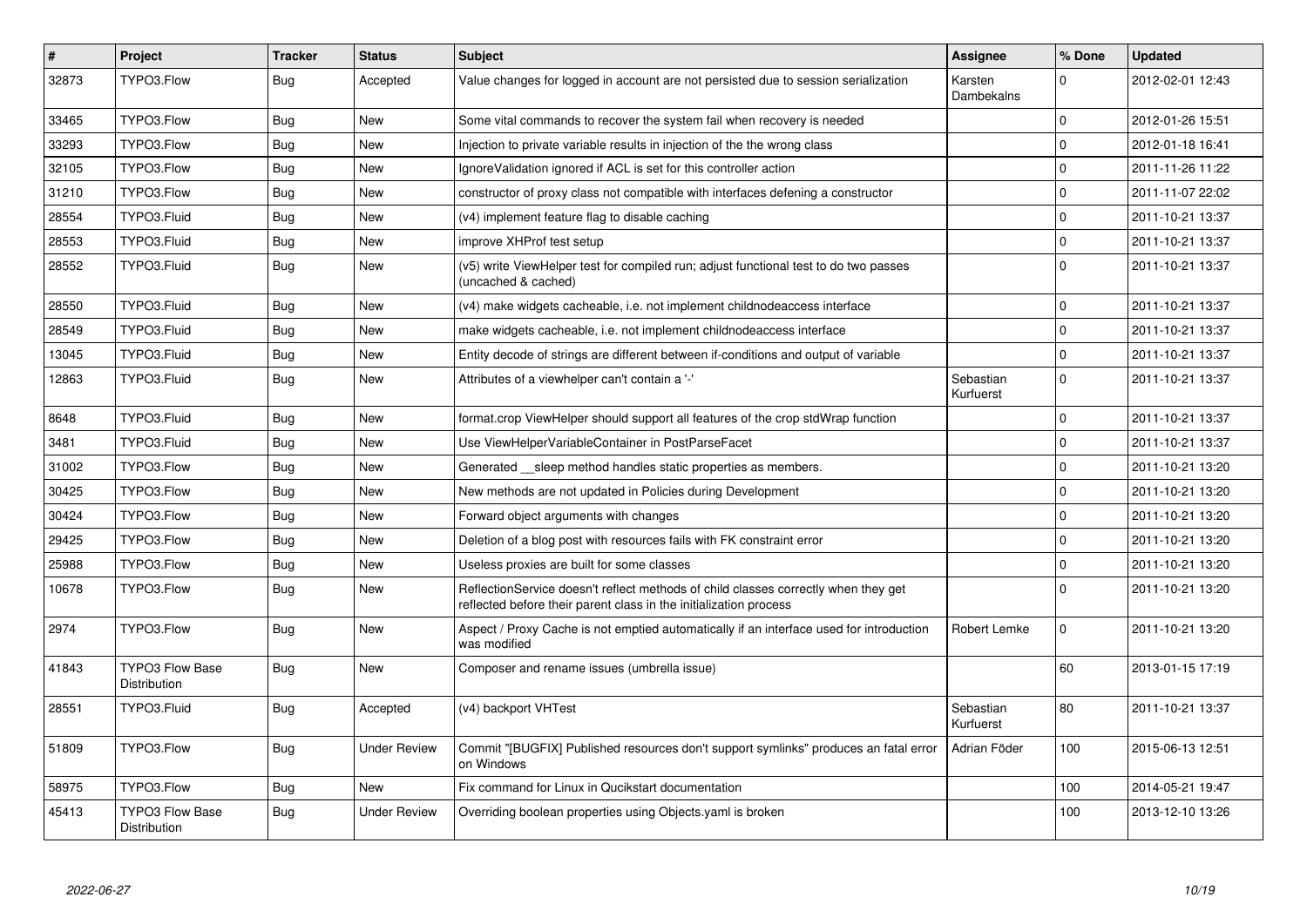| #     | Project         | <b>Tracker</b> | <b>Status</b>       | <b>Subject</b>                                                                                            | <b>Assignee</b>        | % Done         | <b>Updated</b>   |
|-------|-----------------|----------------|---------------------|-----------------------------------------------------------------------------------------------------------|------------------------|----------------|------------------|
| 42601 | TYPO3.Flow      | Bug            | Under Review        | Content Security: QOM rewriting is omitted if used in certain cases in an Action<br>Controller            | Robert Lemke           | 100            | 2013-08-14 15:35 |
| 30937 | TYPO3.Fluid     | Bug            | New                 | CropViewHelper stringToTruncate can't be supplied so it can't be easily extended                          |                        | 100            | 2011-10-21 13:37 |
| 58622 | TYPO3.Flow      | Feature        | New                 | Clearer Exception: Array to string conversion                                                             |                        | $\mathbf 0$    | 2016-06-13 18:15 |
| 33215 | TYPO3.Fluid     | Feature        | New                 | RFC: Dynamic values in ObjectAccess paths                                                                 |                        | $\Omega$       | 2016-04-15 09:26 |
| 59672 | TYPO3.Flow      | Feature        | <b>Under Review</b> | Add support for Doctrine 2.5 embeddables                                                                  | Alexander Berl         | $\mathbf{0}$   | 2015-04-08 17:42 |
| 47191 | TYPO3.Flow      | Feature        | <b>Under Review</b> | Make (property) Validators aware of parent class and the property they belong to                          |                        | $\mathbf{0}$   | 2015-02-13 18:25 |
| 64842 | TYPO3.Flow      | Feature        | New                 | Validation of Property should also happen before Property Mapping.                                        |                        | $\Omega$       | 2015-02-04 10:35 |
| 46257 | TYPO3.Fluid     | Feature        | <b>Under Review</b> | Add escape sequence support for Fluid                                                                     |                        | $\mathbf 0$    | 2015-01-26 09:00 |
| 3153  | TYPO3.Flow      | Feature        | New                 | Support of action based filter rules defined by annotation.                                               |                        | $\mathbf 0$    | 2015-01-25 18:23 |
| 43082 | TYPO3.Flow      | Feature        | Needs<br>Feedback   | Add CLI support for scaffolding models, views, controller                                                 |                        | $\Omega$       | 2015-01-05 11:39 |
| 54037 | TYPO3.Flow      | Feature        | <b>Under Review</b> | JsonView accepts encoding options                                                                         |                        | $\mathbf 0$    | 2014-12-14 11:46 |
| 43424 | TYPO3.Kickstart | Feature        | <b>Under Review</b> | Support subpackage when kickstarting model & repository                                                   | Karsten<br>Dambekalns  | $\Omega$       | 2014-11-20 22:35 |
| 37405 | TYPO3.Flow      | Feature        | <b>Under Review</b> | When changing a property wich is used in routing the Link-VH should direkt to the new<br>properties value |                        | $\Omega$       | 2014-11-02 18:25 |
| 62346 | TYPO3.Fluid     | Feature        | <b>New</b>          | f:comment should have high precende                                                                       |                        | $\mathbf 0$    | 2014-10-20 11:33 |
| 40418 | TYPO3.Flow      | Feature        | Needs<br>Feedback   | Add an option to flow3:cache:flush thats keeps user sessions active                                       |                        | $\Omega$       | 2014-10-03 20:17 |
| 30933 | TYPO3.Flow      | Feature        | Needs<br>Feedback   | Check for unique constraints on add()                                                                     | Karsten<br>Dambekalns  | $\Omega$       | 2014-10-01 12:36 |
| 46063 | TYPO3.Flow      | Feature        | New                 | Implement username password provider with "remember me" persistent cookie                                 | Christopher<br>Hlubek  | $\Omega$       | 2014-09-23 00:26 |
| 55793 | TYPO3.Flow      | Feature        | Under Review        | Add Support for groupBy                                                                                   | Kerstin<br>Huppenbauer | $\Omega$       | 2014-09-02 09:38 |
| 52640 | TYPO3.Fluid     | Feature        | <b>Under Review</b> | Create an UnlessViewHelper as opposite to the IfViewHelper                                                | Marc Neuhaus           | $\mathbf 0$    | 2014-08-01 09:02 |
| 60271 | TYPO3.Fluid     | Feature        | New                 | Paginate viewhelper, should also support arrays                                                           |                        | $\Omega$       | 2014-07-11 13:19 |
| 60181 | TYPO3.Fluid     | Feature        | New                 | Caching mechanism for Fluid Views/Templates                                                               |                        | $\Omega$       | 2014-07-08 13:18 |
| 60095 | TYPO3.Flow      | Feature        | <b>Under Review</b> | LockManager's LockHoldingStackPage should be configurable                                                 |                        | $\mathbf 0$    | 2014-07-07 11:15 |
| 60003 | TYPO3.Fluid     | Feature        | New                 | Add required-Attribute to f:form.password                                                                 |                        | $\pmb{0}$      | 2014-06-30 16:53 |
| 59244 | TYPO3.Flow      | Feature        | <b>New</b>          | Message or Container needs context                                                                        |                        | $\mathbf 0$    | 2014-05-31 11:47 |
| 53177 | TYPO3.Flow      | Feature        | New                 | entity resource policy value support for `this`                                                           |                        | $\mathbf 0$    | 2014-05-20 09:22 |
| 44891 | TYPO3.Flow      | Feature        | New                 | Routes should be able to enforce http/https protocol                                                      |                        | $\mathbf{0}$   | 2014-05-14 19:55 |
| 55870 | TYPO3.Flow      | Feature        | New                 | Enhance f:form.textfield or add a f:form.datefield VH with enhanced validation and<br>propertymapping     | Christian Müller       | $\overline{0}$ | 2014-04-15 12:32 |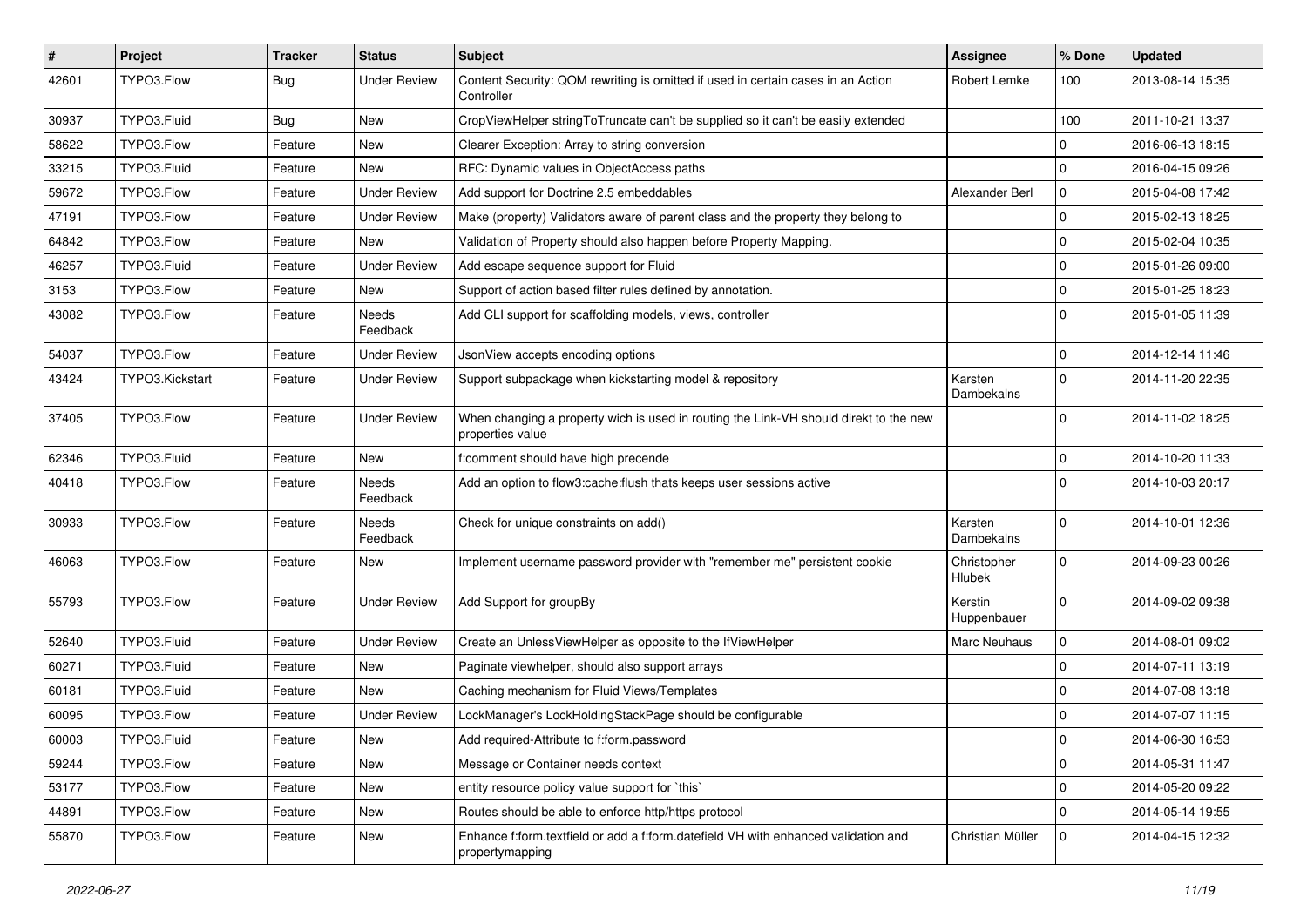| $\pmb{\#}$ | Project         | <b>Tracker</b> | <b>Status</b>       | Subject                                                                                            | <b>Assignee</b>       | % Done         | <b>Updated</b>   |
|------------|-----------------|----------------|---------------------|----------------------------------------------------------------------------------------------------|-----------------------|----------------|------------------|
| 33937      | TYPO3.Flow      | Feature        | Accepted            | Convenience method to resolve public "resource://" paths                                           | Karsten<br>Dambekalns | 0              | 2014-04-15 11:40 |
| 57763      | TYPO3.Flow      | Feature        | New                 | Allow controller / package / action as params in<br>\TYPO3\Fluid\ViewHelpers\Form\ButtonViewHelper |                       | $\Omega$       | 2014-04-09 12:43 |
| 56556      | TYPO3.Flow      | Feature        | <b>New</b>          | support hasProperty and isProperty                                                                 |                       | 0              | 2014-04-08 00:34 |
| 3725       | TYPO3.Fluid     | Feature        | New                 | <b>CSS Engine</b>                                                                                  | Christian Müller      | $\mathbf 0$    | 2014-04-03 13:24 |
| 55199      | TYPO3.Flow      | Feature        | New                 | Avoid Buffering of Shell output                                                                    |                       | $\mathbf 0$    | 2014-03-31 12:34 |
| 56744      | TYPO3.Flow      | Feature        | New                 | stay logged in                                                                                     |                       | $\mathbf 0$    | 2014-03-27 12:17 |
| 49756      | TYPO3.Fluid     | Feature        | <b>Under Review</b> | Select values by array key in checkbox viewhelper                                                  |                       | 0              | 2014-03-25 02:40 |
| 56916      | TYPO3.Flow      | Feature        | New                 | Support PATCH request method as of RFC5789                                                         |                       | $\mathbf 0$    | 2014-03-14 16:50 |
| 1907       | TYPO3.Fluid     | Feature        | New                 | Default values for view helpers based on context                                                   |                       | $\mathbf 0$    | 2014-03-10 17:53 |
| 56639      | TYPO3.Flow      | Feature        | New                 | Implement "getPrivateStorageUriByResource()" for recieving (image-) file URIs                      | Robert Lemke          | $\mathbf 0$    | 2014-03-07 10:06 |
| 56486      | TYPO3.Flow      | Feature        | New                 | Optimize the ObjectManager for performance                                                         |                       | $\mathbf 0$    | 2014-03-04 17:33 |
| 3305       | TYPO3.Flow      | Feature        | Accepted            | Unmodified objects retrieved from a repository should not be validated in the controller           | Robert Lemke          | $\mathbf 0$    | 2014-03-04 14:51 |
| 56036      | TYPO3.Flow      | Feature        | New                 | Optimize autoloading                                                                               |                       | $\mathbf 0$    | 2014-03-03 11:15 |
| 50901      | TYPO3.Flow      | Feature        | New                 | @IgnoreValidation also for class fields                                                            |                       | $\mathbf 0$    | 2014-02-21 10:01 |
| 55831      | TYPO3.Flow      | Feature        | New                 | Different scenarios for session settings                                                           |                       | $\mathbf 0$    | 2014-02-10 11:21 |
| 55719      | TYPO3.Flow      | Feature        | <b>New</b>          | Support additional Resource Folders                                                                |                       | 0              | 2014-02-06 11:38 |
| 44123      | TYPO3.Flow      | Feature        | New                 | Make the "Flow requires the PHP setting "date.timezone"" error more beautiful                      |                       | $\mathbf 0$    | 2013-12-25 01:55 |
| 53971      | TYPO3.Kickstart | Feature        | New                 | Login functionality                                                                                |                       | $\mathbf 0$    | 2013-12-16 10:39 |
| 43346      | TYPO3.Fluid     | Feature        | Under Review        | Allow property mapping configuration via template                                                  | Karsten<br>Dambekalns | $\mathbf 0$    | 2013-12-16 10:14 |
| 9968       | TYPO3.Flow      | Feature        | <b>New</b>          | Promote security publishing configuration automatically when persisting models                     | Andreas Förthner      | ١o             | 2013-12-09 22:03 |
| 35388      | TYPO3.Flow      | Feature        | New                 | Use the current package as default for translations within controllers                             |                       | $\mathbf 0$    | 2013-12-03 23:12 |
| 36715      | TYPO3.Flow      | Feature        | Accepted            | Make simultaneous use of multiple persistence backends possible                                    | Karsten<br>Dambekalns | $\mathbf 0$    | 2013-11-20 21:17 |
| 3728       | TYPO3.Flow      | Feature        | <b>New</b>          | Support arrays of objects as controller arguments                                                  |                       | 0              | 2013-11-16 17:34 |
| 33587      | TYPO3.Flow      | Feature        | New                 | Automatically remove unused Resources                                                              |                       | $\mathbf 0$    | 2013-11-11 18:21 |
| 7608       | TYPO3.Fluid     | Feature        | New                 | Configurable shorthand/object accessor delimiters                                                  |                       | $\mathbf 0$    | 2013-11-07 14:08 |
| 2817       | TYPO3.Flow      | Feature        | Needs<br>Feedback   | Provide safeguard for preventing multiple submits of a form                                        |                       | $\mathbf 0$    | 2013-10-31 13:38 |
| 51459      | TYPO3.Flow      | Feature        | New                 | Allow catching of particular exceptions on property mapping                                        |                       | $\pmb{0}$      | 2013-10-22 13:44 |
| 52590      | TYPO3.Flow      | Feature        | New                 | Provide a way to get the Doctrine QueryBuilder                                                     |                       | $\mathbf 0$    | 2013-10-11 10:39 |
| 50115      | TYPO3.Flow      | Feature        | <b>Under Review</b> | During the policy loading, we need to take care if class exist                                     | Dominique Feyer       | 10             | 2013-10-04 10:23 |
| 29972      | TYPO3.Flow      | Feature        | <b>Under Review</b> | Configurable Redirects                                                                             | <b>Tim Kandel</b>     | $\overline{0}$ | 2013-10-02 15:43 |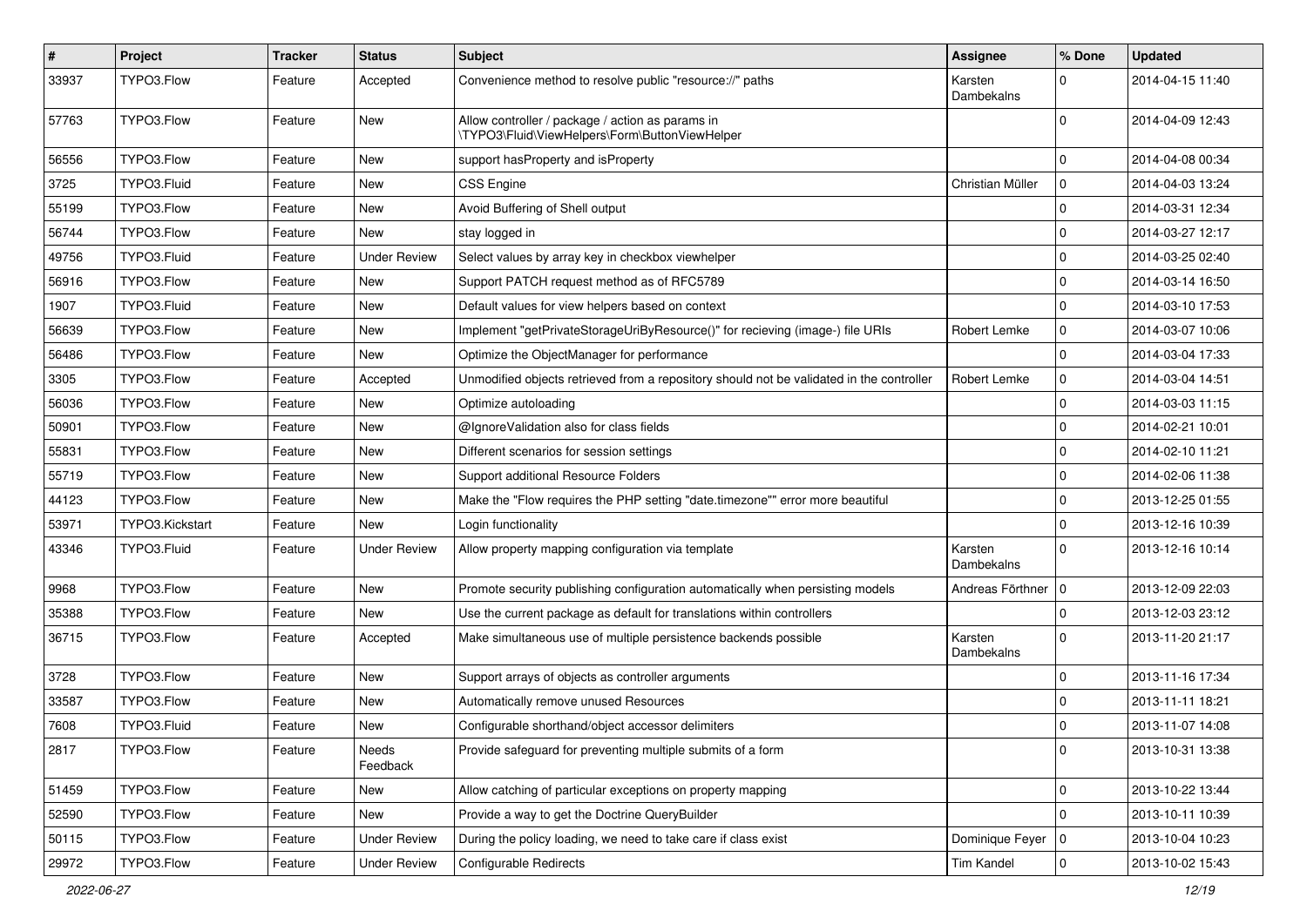| $\vert$ # | Project     | <b>Tracker</b> | <b>Status</b>       | Subject                                                                                           | <b>Assignee</b>         | % Done       | <b>Updated</b>   |
|-----------|-------------|----------------|---------------------|---------------------------------------------------------------------------------------------------|-------------------------|--------------|------------------|
| 40081     | TYPO3.Fluid | Feature        | New                 | Allow assigned variables as keys in arrays                                                        |                         | 0            | 2013-10-02 09:38 |
| 35030     | TYPO3.Flow  | Feature        | <b>Under Review</b> | Dynamic locale detection                                                                          | Karsten<br>Dambekalns   | 0            | 2013-09-26 18:08 |
| 47456     | TYPO3.Flow  | Feature        | New                 | ManyToOne and OneToOne Relations of Objects passed as Action Argument are<br>loaded automatically |                         | $\Omega$     | 2013-08-28 15:11 |
| 51277     | TYPO3.Fluid | Feature        | New                 | ViewHelper context should be aware of actual file occurrence                                      |                         | $\mathbf 0$  | 2013-08-23 08:43 |
| 51100     | TYPO3.Fluid | Feature        | New                 | Links with absolute URI should have the option of URI Scheme                                      |                         | $\mathbf{0}$ | 2013-08-16 12:06 |
| 50262     | TYPO3.Flow  | Feature        | New                 | Add Keywords to composer Json                                                                     |                         | $\mathbf 0$  | 2013-07-21 22:49 |
| 49039     | TYPO3.Flow  | Feature        | New                 | RFC: Use PSR-3 logger interface in Flow                                                           |                         | 0            | 2013-07-10 15:19 |
| 48355     | TYPO3.Fluid | Feature        | New                 | Assign output of viewhelper to template variable for further processing.                          |                         | 0            | 2013-07-06 18:05 |
| 32106     | TYPO3.Flow  | Feature        | Accepted            | Support for Object source in PropertyMapper                                                       |                         | $\mathbf{0}$ | 2013-06-24 09:59 |
| 48657     | TYPO3.Flow  | Feature        | <b>Under Review</b> | support HTTP_RANGE                                                                                |                         | $\mathbf 0$  | 2013-06-20 16:19 |
| 49050     | TYPO3.Flow  | Feature        | New                 | Allow Subqueries in QueryInterface                                                                |                         | $\mathbf 0$  | 2013-06-12 10:43 |
| 48862     | TYPO3.Flow  | Feature        | New                 | Possibility to exclude package from file monitoring                                               |                         | 0            | 2013-06-05 10:03 |
| 48409     | TYPO3.Flow  | Feature        | New                 | Introduce new Annotation "Slot" for wiring signal and slots                                       |                         | $\mathbf 0$  | 2013-05-23 19:02 |
| 48167     | TYPO3.Flow  | Feature        | Accepted            | Command line account and role browsing                                                            | Adrian Föder            | $\mathbf 0$  | 2013-05-21 13:28 |
| 47951     | TYPO3.Flow  | Feature        | New                 | Warn if persistence stack is not empty at the end of a get-request                                |                         | $\mathbf 0$  | 2013-05-21 13:28 |
| 47404     | TYPO3.Flow  | Feature        | <b>New</b>          | Add getters and setters methods for introduced properties                                         |                         | 0            | 2013-05-21 13:28 |
| 47339     | TYPO3.Flow  | Feature        | Needs<br>Feedback   | Allow RequestHandlers to get the current Request injected                                         | Alexander Berl          | $\mathbf 0$  | 2013-05-21 13:28 |
| 47273     | TYPO3.Flow  | Feature        | New                 | Support mapping properties with differing types for setter and property                           |                         | $\mathbf 0$  | 2013-05-21 13:28 |
| 47075     | TYPO3.Flow  | Feature        | New                 | Make Exception more meaningful                                                                    |                         | 0            | 2013-05-21 13:28 |
| 46910     | TYPO3.Flow  | Feature        | New                 | Composer integration - PackageStates.php                                                          |                         | $\mathbf 0$  | 2013-05-21 13:28 |
| 46816     | TYPO3.Flow  | Feature        | New                 | Add xcache cache backend                                                                          |                         | $\mathbf{0}$ | 2013-05-21 13:28 |
| 45409     | TYPO3.Flow  | Feature        | New                 | Support validation of abstract nested properties                                                  |                         | $\mathbf 0$  | 2013-05-21 13:28 |
| 41900     | TYPO3.Flow  | Feature        | Accepted            | Check for duplicate PSR-0 autoload namespaces                                                     | Christian Jul<br>Jensen | $\mathbf 0$  | 2013-05-21 13:28 |
| 40555     | TYPO3.Flow  | Feature        | Accepted            | Missing command arguments parameter in Core\Booting\Scripts::executeCommand()                     | Karsten<br>Dambekalns   | $\Omega$     | 2013-05-21 13:28 |
| 39910     | TYPO3.Flow  | Feature        | Accepted            | Ability to query user based on roles                                                              |                         | $\mathbf 0$  | 2013-05-21 13:28 |
| 39253     | TYPO3.Flow  | Feature        | Accepted            | Remove mirroring mode option and code                                                             | Karsten<br>Dambekalns   | $\mathbf 0$  | 2013-05-21 13:28 |
| 38065     | TYPO3.Flow  | Feature        | New                 | Implement content security for DQL queries                                                        | Andreas Förthner   0    |              | 2013-05-21 13:28 |
| 37885     | TYPO3.Flow  | Feature        | New                 | Add CLI to show the object-configuration for a FLOW3 object-name                                  | Martin Ficzel           | $\mathbf 0$  | 2013-05-21 13:28 |
| 37373     | TYPO3.Flow  | Feature        | <b>Under Review</b> | Make annotation overrides / "injection" via Objects.yaml possible                                 | Marc Neuhaus            | $\mathbf 0$  | 2013-05-21 13:28 |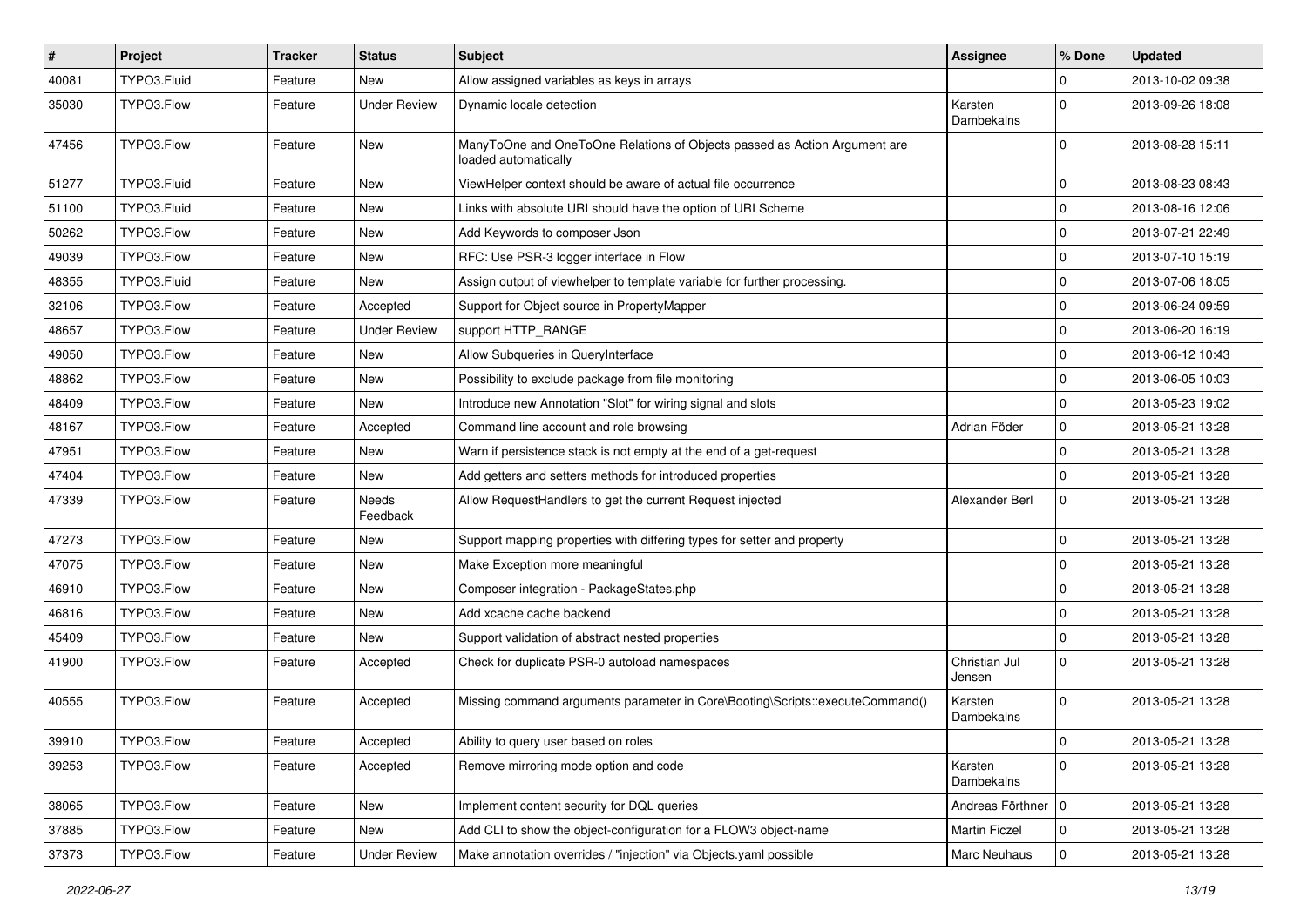| $\pmb{\#}$ | Project                                | <b>Tracker</b> | <b>Status</b>       | <b>Subject</b>                                                                     | <b>Assignee</b>       | % Done         | <b>Updated</b>   |
|------------|----------------------------------------|----------------|---------------------|------------------------------------------------------------------------------------|-----------------------|----------------|------------------|
| 37372      | TYPO3.Flow                             | Feature        | Accepted            | Inheritance in ORM should be configured automatically                              | Karsten<br>Dambekalns | $\Omega$       | 2013-05-21 13:28 |
| 37212      | TYPO3.Flow                             | Feature        | Accepted            | Edge Side Includes (ESI)                                                           | Robert Lemke          | $\mathbf{0}$   | 2013-05-21 13:28 |
| 32607      | TYPO3.Flow                             | Feature        | Needs<br>Feedback   | Export localized strings for JS consumption                                        | Karsten<br>Dambekalns | $\Omega$       | 2013-05-21 13:28 |
| 30890      | TYPO3.Flow                             | Feature        | Accepted            | Developer Toolbar                                                                  | Christian Müller      | $\mathbf{0}$   | 2013-05-21 13:28 |
| 26943      | TYPO3.Flow                             | Feature        | Needs<br>Feedback   | Add i18n support to domain models                                                  | Karsten<br>Dambekalns | $\Omega$       | 2013-05-21 13:28 |
| 3306       | TYPO3.Flow                             | Feature        | Accepted            | Flush routes cache automatically on class file modifications                       | Robert Lemke          | $\mathbf 0$    | 2013-05-06 12:34 |
| 45851      | TYPO3.Flow                             | Feature        | Needs<br>Feedback   | Allow referencing environment variables in Settings.yaml                           | Adrian Föder          | $\overline{0}$ | 2013-04-30 14:12 |
| 38379      | TYPO3.Eel                              | Feature        | New                 | Implement a Eel-ViewHelper                                                         |                       | $\Omega$       | 2013-04-08 11:03 |
| 45345      | TYPO3.Fluid                            | Feature        | Needs<br>Feedback   | Easy to use comments for fluid that won't show in output                           |                       | $\Omega$       | 2013-03-26 20:40 |
| 46545      | TYPO3.Fluid                            | Feature        | New                 | Better support for arrays in options of SelectViewHelper                           |                       | $\pmb{0}$      | 2013-03-22 13:35 |
| 46371      | TYPO3.Flow                             | Feature        | <b>New</b>          | Support compilation of static information in proxy classes                         | Christopher<br>Hlubek | $\Omega$       | 2013-03-16 21:26 |
| 46318      | TYPO3.Flow                             | Feature        | New                 | [caching framework] Extend cache interface to handle multiple entries              |                       | $\Omega$       | 2013-03-15 12:19 |
| 46216      | TYPO3.Flow                             | Feature        | <b>New</b>          | Add wincache cache backend                                                         |                       | 0              | 2013-03-12 20:55 |
| 46050      | TYPO3.Flow                             | Feature        | <b>New</b>          | To decouple log file writing at Logger->logException                               |                       | $\mathbf 0$    | 2013-03-05 21:43 |
| 38222      | TYPO3.Flow                             | Feature        | New                 | Step execution signals with concrete name                                          |                       | $\mathbf{0}$   | 2013-02-21 16:39 |
| 26765      | TYPO3.Flow                             | Feature        | Accepted            | Support class schema features for every reflected class                            | Karsten<br>Dambekalns | $\Omega$       | 2013-02-14 20:47 |
| 45100      | TYPO3.Flow                             | Feature        | <b>Under Review</b> | RequestDispatchingAspect should check if entry point can handle current request    | Christopher<br>Hlubek | $\overline{0}$ | 2013-02-08 15:32 |
| 45164      | <b>TYPO3 Flow Base</b><br>Distribution | Feature        | Accepted            | Define syntax for validation rules in YAML                                         | Karsten<br>Dambekalns | $\overline{0}$ | 2013-02-05 10:52 |
| 45153      | TYPO3.Fluid                            | Feature        | New                 | f:be.menus.actionMenuItem - Detection of the current select option is insufficient |                       | 0              | 2013-02-04 23:17 |
| 45103      | TYPO3.Flow                             | Feature        | <b>New</b>          | Make static resource URI generation available outside of Fluid                     |                       | $\mathbf{0}$   | 2013-02-03 13:16 |
| 44738      | TYPO3.Flow                             | Feature        | New                 | Re-Validation of argument's custom validators                                      |                       | 0              | 2013-01-23 09:19 |
| 39936      | TYPO3.Fluid                            | Feature        | <b>New</b>          | registerTagAttribute should handle default values                                  |                       | $\Omega$       | 2013-01-21 23:29 |
| 30423      | TYPO3.Flow                             | Feature        | New                 | Rendering template of other action without forward                                 |                       | 0              | 2013-01-21 14:03 |
| 44563      | TYPO3.Flow                             | Feature        | <b>New</b>          | Logged in users via HTTP Basic always get re-authenticated                         |                       | $\mathbf{0}$   | 2013-01-16 11:28 |
| 39088      | TYPO3.Flow                             | Feature        | New                 | Add a sgnalslot before compilation                                                 |                       | $\pmb{0}$      | 2012-12-11 10:30 |
| 43841      | TYPO3.Flow                             | Feature        | New                 | Add package support to validation errors                                           |                       | $\mathbf 0$    | 2012-12-10 16:20 |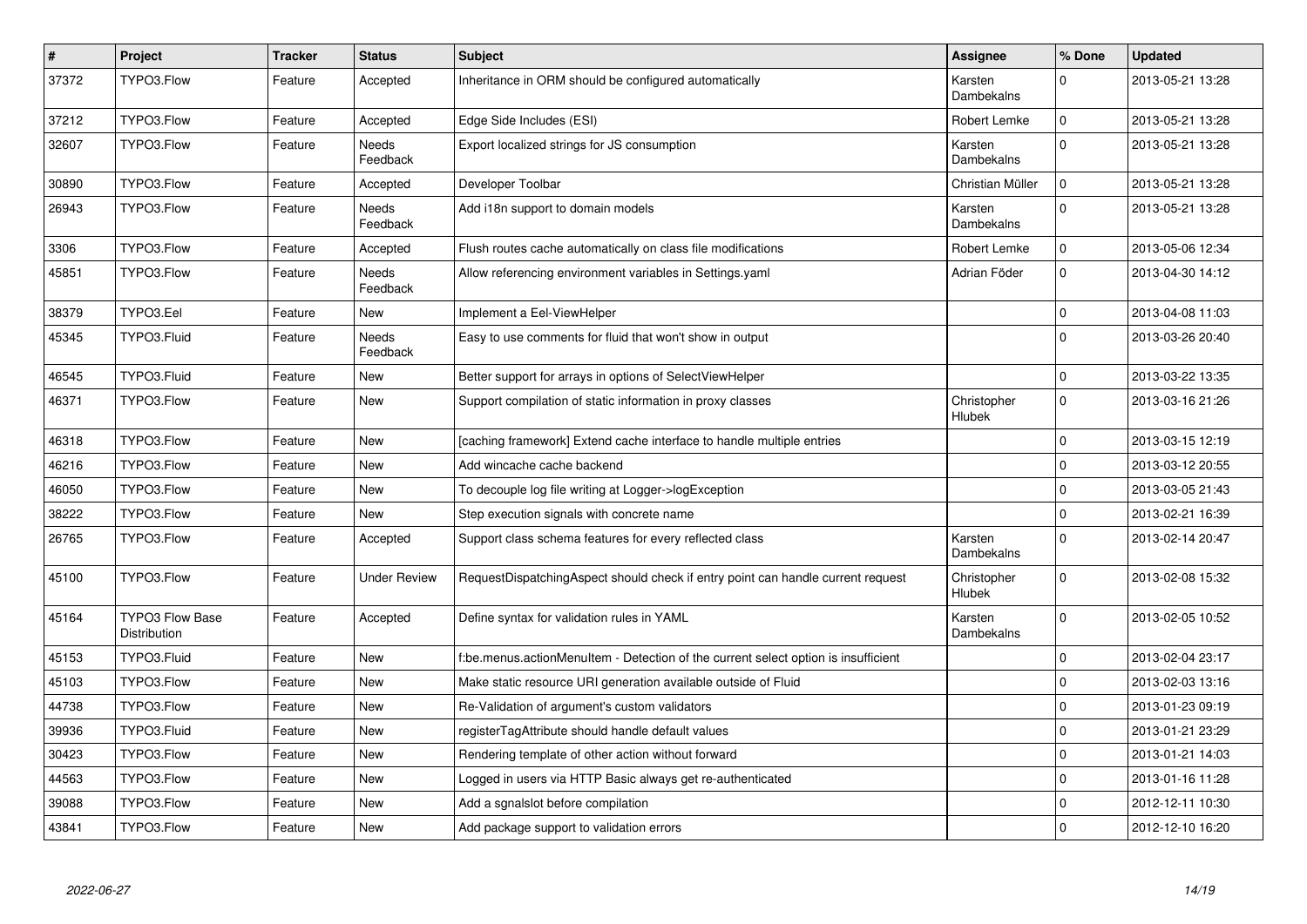| $\sharp$ | Project         | <b>Tracker</b> | <b>Status</b>     | Subject                                                                                       | <b>Assignee</b>              | % Done         | <b>Updated</b>   |
|----------|-----------------|----------------|-------------------|-----------------------------------------------------------------------------------------------|------------------------------|----------------|------------------|
| 28399    | TYPO3.Flow      | Feature        | Needs<br>Feedback | Validation message and code should be configurable for bundled validators                     |                              | 0              | 2012-12-10 15:52 |
| 43572    | TYPO3.Flow      | Feature        | New               | Uri should support manipulation of query arguments                                            |                              | $\mathbf 0$    | 2012-12-04 09:55 |
| 3291     | TYPO3.Fluid     | Feature        | Needs<br>Feedback | Cacheable viewhelpers                                                                         |                              | $\Omega$       | 2012-11-29 17:00 |
| 42397    | TYPO3.Fluid     | Feature        | New               | Missing viewhelper for general links                                                          |                              | $\Omega$       | 2012-10-25 19:20 |
| 5442     | TYPO3.Flow      | Feature        | New               | Destroy session / logout user on deleting an account                                          | Andreas Förthner             | $\overline{0}$ | 2012-10-25 08:46 |
| 10472    | TYPO3.Fluid     | Feature        | New               | Fluid Standalone distribution                                                                 |                              | 0              | 2012-10-16 15:17 |
| 41420    | TYPO3.Flow      | Feature        | New               | Support entity versioning                                                                     |                              | 0              | 2012-09-27 14:11 |
| 39788    | TYPO3.Flow      | Feature        | New               | RFC: Repository based NotExistsValidator                                                      |                              | $\mathbf 0$    | 2012-08-14 16:14 |
| 39790    | TYPO3.Kickstart | Feature        | New               | Allow forward slashes where backslashes need to be specified                                  |                              | $\mathbf 0$    | 2012-08-14 09:28 |
| 36410    | TYPO3.Fluid     | Feature        | New               | Allow templates to send arguments back to layout                                              |                              | $\mathbf 0$    | 2012-08-13 11:46 |
| 34674    | TYPO3.Flow      | Feature        | Accepted          | NotFoundView is not injected in ActionController                                              | Robert Lemke                 | 0              | 2012-07-22 10:59 |
| 4704     | TYPO3.Fluid     | Feature        | New               | Improve parsing exception messages                                                            |                              | $\mathbf 0$    | 2012-07-11 19:00 |
| 27322    | TYPO3.Flow      | Feature        | On Hold           | Add support for Appserver-in-PHP, which could result in much faster executions.               | Christopher<br>Hlubek        | $\Omega$       | 2012-07-09 18:11 |
| 30555    | TYPO3.Fluid     | Feature        | <b>New</b>        | Make TagBuilder more extensible                                                               |                              | $\Omega$       | 2012-06-29 12:41 |
| 38130    | TYPO3.Fluid     | Feature        | <b>New</b>        | Checkboxes and multiple select fields should have an assignable default value                 |                              | 0              | 2012-06-17 09:54 |
| 37846    | TYPO3.Flow      | Feature        | New               | Should be able to declare more than one controllerObjectName per requestPatterns              |                              | $\mathbf 0$    | 2012-06-11 11:10 |
| 26986    | TYPO3.Flow      | Feature        | Accepted          | Debug toolbar                                                                                 | Christian Müller             | $\mathbf 0$    | 2012-06-08 20:41 |
| 32985    | TYPO3.Flow      | Feature        | <b>New</b>        | Implement Processing Rules when merging numerically-indexed arrays                            |                              | $\mathbf 0$    | 2012-05-30 09:35 |
| 28136    | TYPO3.Flow      | Feature        | New               | HTTP Semantics for Transactions and more                                                      |                              | $\Omega$       | 2012-05-21 16:15 |
| 3621     | TYPO3.Flow      | Feature        | New               | Implement dynamic firewall filter registration                                                | Andreas Förthner             | l o            | 2012-05-21 16:15 |
| 3619     | TYPO3.Flow      | Feature        | New               | Implement System Policy Support/System Security                                               | Andreas Förthner   0         |                | 2012-05-21 16:15 |
| 37279    | TYPO3.Flow      | Feature        | New               | Request PropertyMapping                                                                       |                              | $\mathbf 0$    | 2012-05-18 16:06 |
| 37095    | TYPO3.Fluid     | Feature        | New               | It should be possible to set a different template on a Fluid TemplateView inside an<br>action | Christopher<br><b>Hlubek</b> | $\Omega$       | 2012-05-11 13:54 |
| 36955    | TYPO3.Flow      | Feature        | <b>New</b>        | Add type filter to var_dump()                                                                 |                              | $\mathbf 0$    | 2012-05-08 16:39 |
| 36559    | TYPO3.Fluid     | Feature        | New               | New widget progress bar                                                                       |                              | $\mathbf 0$    | 2012-04-25 15:11 |
| 36510    | TYPO3.Flow      | Feature        | New               | <b>Firewall Redirect?</b>                                                                     |                              | $\pmb{0}$      | 2012-04-24 12:57 |
| 36509    | TYPO3.Flow      | Feature        | <b>New</b>        | redirectToUri to an uri with acl forces a 403 because of missing csrf token.                  |                              | $\pmb{0}$      | 2012-04-24 12:44 |
| 35783    | TYPO3.Flow      | Feature        | New               | Lifecycle method after property mapping                                                       |                              | $\mathbf 0$    | 2012-04-08 21:01 |
| 35781    | TYPO3.Flow      | Feature        | New               | Model validation                                                                              |                              | $\pmb{0}$      | 2012-04-08 17:06 |
| 9861     | TYPO3.Flow      | Feature        | Needs<br>Feedback | Leave logging up and running as long as possible                                              |                              | $\mathbf 0$    | 2012-03-15 10:53 |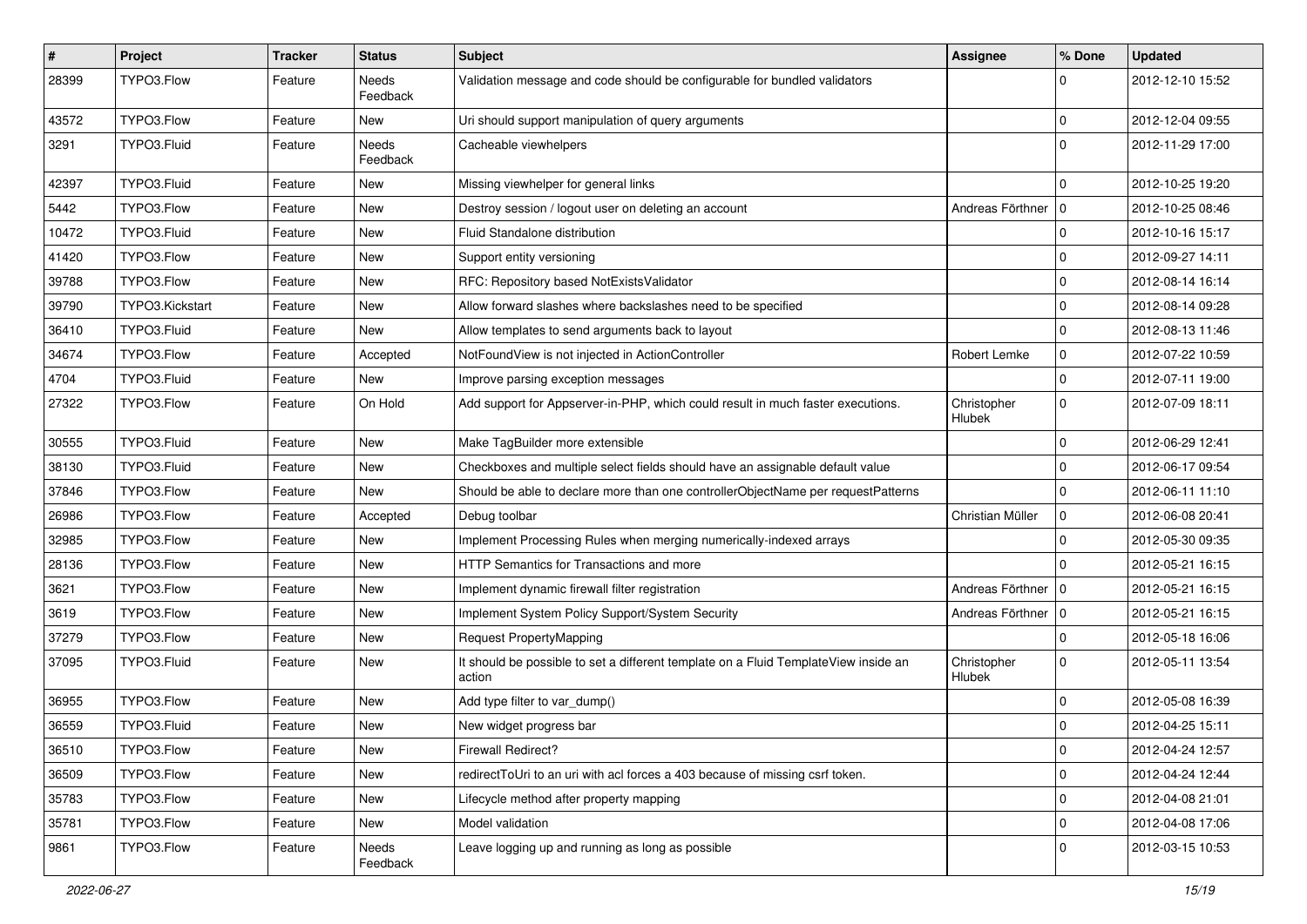| $\sharp$ | Project                         | <b>Tracker</b> | <b>Status</b>     | Subject                                                                      | <b>Assignee</b>      | % Done       | <b>Updated</b>   |
|----------|---------------------------------|----------------|-------------------|------------------------------------------------------------------------------|----------------------|--------------|------------------|
| 29258    | TYPO3.Flow                      | Feature        | Needs<br>Feedback | Provide a way to override classes by environment                             |                      | 0            | 2012-03-14 19:29 |
| 31484    | TYPO3.Flow                      | Feature        | Needs<br>Feedback | possibility to modify inner workings of proxy class builder                  |                      | $\mathbf 0$  | 2012-03-14 18:10 |
| 28074    | TYPO3.Flow                      | Feature        | Needs<br>Feedback | Provide a shell script that installs Phoenix or FLOW3 from git               | Markus Bucher        | 0            | 2012-03-14 14:49 |
| 34816    | TYPO3.Flow                      | Feature        | <b>New</b>        | Long text encryption                                                         |                      | 0            | 2012-03-14 08:33 |
| 8989     | TYPO3.Fluid                     | Feature        | Needs<br>Feedback | Search path for fluid template files                                         |                      | $\mathbf{0}$ | 2012-03-12 18:10 |
| 33049    | TYPO3.Flow                      | Feature        | New               | Allow configuration of context without environment variable (needed for IIS) |                      | 0            | 2012-03-07 20:51 |
| 34133    | TYPO3.Flow                      | Feature        | New               | RFC: Handle Semicolons in Path part of URIs as Scoped Path Parameters        |                      | 0            | 2012-02-21 15:17 |
| 33710    | TYPO3.Flow                      | Feature        | New               | Configuration based on Domain                                                |                      | 0            | 2012-02-06 16:08 |
| 33018    | TYPO3.Flow                      | Feature        | <b>New</b>        | Translator should support override of labels from other packages             |                      | 0            | 2012-01-06 13:05 |
| 9313     | TYPO3.Flow                      | Feature        | New               | Support for currencies                                                       |                      | 0            | 2011-12-15 17:44 |
| 8464     | TYPO3.Flow                      | Feature        | <b>New</b>        | Write settings using the ConfigurationManager                                |                      | $\pmb{0}$    | 2011-12-15 17:06 |
| 32294    | TYPO3.Flow                      | Feature        | New               | Lazy initialization of loggers                                               |                      | $\mathbf 0$  | 2011-12-05 10:29 |
| 31955    | TYPO3.Fluid                     | Feature        | <b>New</b>        | f:uri.widget                                                                 |                      | $\mathbf 0$  | 2011-11-22 12:27 |
| 6712     | TYPO3.Flow                      | Feature        | Accepted          | Implement mixin support                                                      | Robert Lemke         | 0            | 2011-11-08 00:18 |
| 31262    | TYPO3.Flow                      | Feature        | New               | Named arguments in Objects yaml for constructor arguments                    |                      | 0            | 2011-10-25 10:26 |
| 31261    | TYPO3.Flow                      | Feature        | <b>New</b>        | Virtual objects - generate proxy classes for interfaces                      |                      | 0            | 2011-10-25 10:23 |
| 30418    | TYPO3.Flow                      | Feature        | New               | Package bootstrapping following dependencies                                 |                      | 0            | 2011-10-21 13:38 |
| 1785     | TYPO3.Flow                      | Feature        | New               | Automatic garbage collection for expired cache entries                       |                      | 0            | 2011-10-20 01:43 |
| 890      | TYPO3.Flow                      | Feature        | <b>New</b>        | Add priority for advice chains                                               | Robert Lemke         | 0            | 2011-10-20 01:43 |
| 3580     | TYPO3.Flow                      | Feature        | New               | Create an administration panel for the FLOW3 Development context             |                      | 0            | 2011-10-13 15:21 |
| 9537     | TYPO3.Flow                      | Feature        | New               | Query criterions should be able to compare whole objects                     |                      | 0            | 2011-10-04 18:42 |
| 30428    | TYPO3.Flow                      | Feature        | <b>New</b>        | Cloning of request arguments                                                 |                      | $\mathbf{0}$ | 2011-09-29 13:26 |
| 30258    | TYPO3.Flow                      | Feature        | New               | Support optional package dependencies                                        |                      | 0            | 2011-09-24 18:34 |
| 29794    | TYPO3.Kickstart                 | Feature        | New               | Initialize collections in generated models                                   |                      | 0            | 2011-09-14 23:23 |
| 29476    | TYPO3.Flow                      | Feature        | New               | Provider rendering time and query count for request                          |                      | 0            | 2011-09-05 09:22 |
| 29387    | TYPO3.Flow                      | Feature        | Needs<br>Feedback | A token with wrong credentials should throw an exception                     | Andreas Förthner   0 |              | 2011-08-31 15:32 |
| 26767    | TYPO3.Flow                      | Feature        | New               | Reflection method to get a method return type and documentation              |                      | $\pmb{0}$    | 2011-08-29 21:45 |
| 28964    | TYPO3 Flow Base<br>Distribution | Feature        | New               | Integrate Behat tool for BDD                                                 |                      | $\mathbf 0$  | 2011-08-13 16:03 |
| 28231    | TYPO3.Flow                      | Feature        | New               | Allow output to STDERR for CLI Response                                      |                      | $\pmb{0}$    | 2011-07-15 13:32 |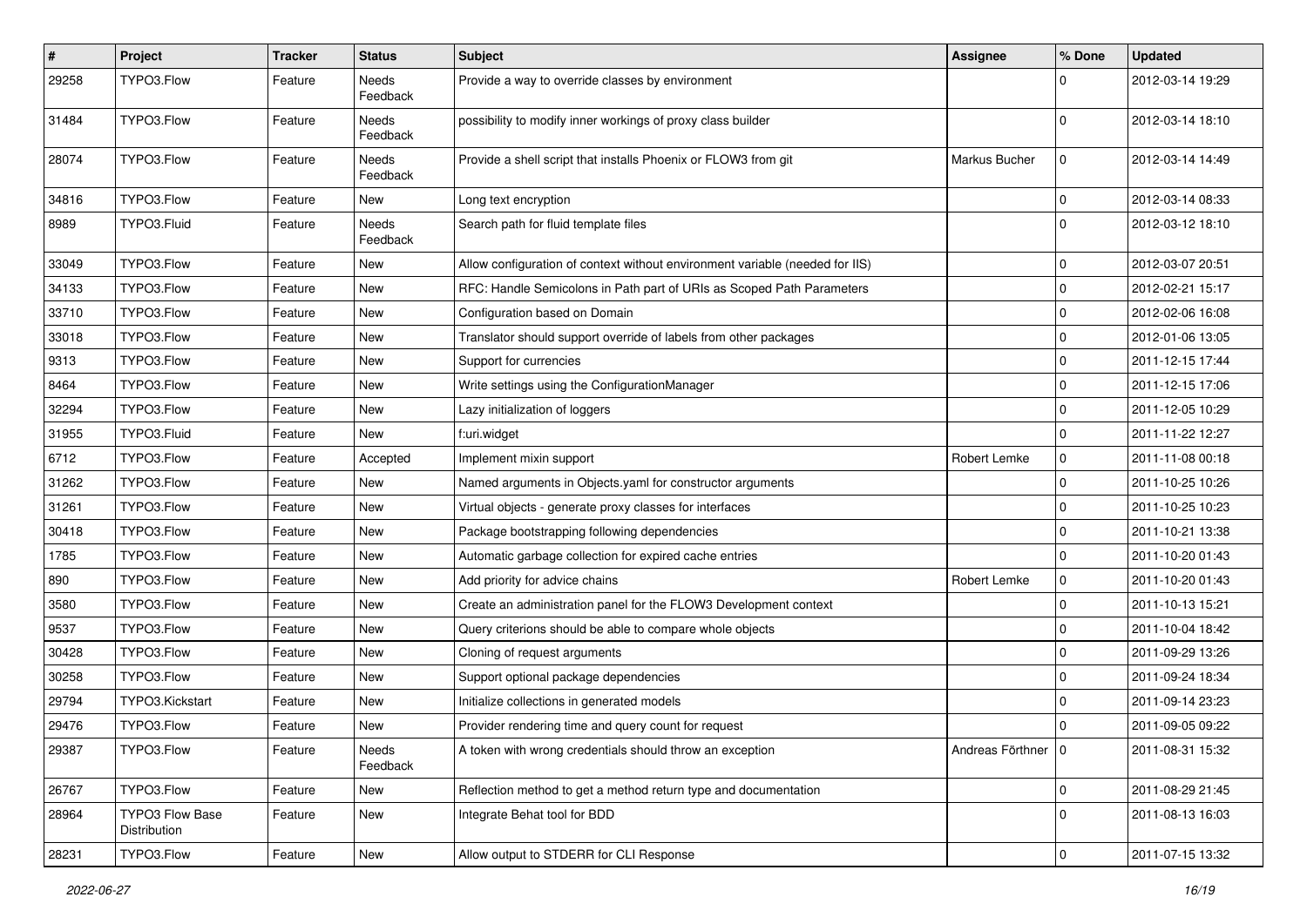| $\sharp$ | Project     | Tracker                  | <b>Status</b>            | <b>Subject</b>                                                                                             | <b>Assignee</b>        | % Done         | <b>Updated</b>   |
|----------|-------------|--------------------------|--------------------------|------------------------------------------------------------------------------------------------------------|------------------------|----------------|------------------|
| 9514     | TYPO3.Fluid | Feature                  | New                      | Support explicit Array Arguments for ViewHelpers                                                           |                        | $\Omega$       | 2011-05-06 11:03 |
| 6602     | TYPO3.Flow  | Feature                  | <b>New</b>               | Implement after invocation handling                                                                        | Andreas Förthner       | 10             | 2011-01-07 11:15 |
| 8981     | TYPO3.Flow  | Feature                  | New                      | Security/Performance: Provide Webserver Configuration file for common webservers -<br>do not use .htaccess |                        | $\mathbf 0$    | 2010-10-20 11:39 |
| 8463     | TYPO3.Flow  | Feature                  | <b>New</b>               | Check security policy for objects reconstituted in the session scope                                       |                        | $\mathbf{0}$   | 2010-10-20 11:39 |
| 8462     | TYPO3.Flow  | Feature                  | New                      | Check subobjects in query rewriting                                                                        |                        | $\mathbf{0}$   | 2010-10-20 11:39 |
| 6603     | TYPO3.Flow  | Feature                  | New                      | Provide a policy management API                                                                            | Andreas Förthner   0   |                | 2010-10-20 11:39 |
| 6178     | TYPO3.Flow  | Feature                  | New                      | Implement FileType and FileSize validators                                                                 |                        | $\mathbf{0}$   | 2010-10-20 11:39 |
| 5774     | TYPO3.Flow  | Feature                  | New                      | Package Manager should clear all cache entries tagged with %PACKAGE%                                       |                        | $\mathbf{0}$   | 2010-10-20 11:39 |
| 3588     | TYPO3.Flow  | Feature                  | Accepted                 | Support value objects in the Object Factory                                                                | Robert Lemke           | 0              | 2010-10-20 11:39 |
| 3587     | TYPO3.Flow  | Feature                  | New                      | Enforce validation rules for value objects already in constructor                                          |                        | $\mathbf 0$    | 2010-10-20 11:39 |
| 3312     | TYPO3.Flow  | Feature                  | Needs<br>Feedback        | Allow for easy logging by annotations                                                                      | Robert Lemke           | $\mathbf 0$    | 2010-10-20 11:39 |
| 1856     | TYPO3.Flow  | Feature                  | New                      | The Package Manager checks dependencies between packages on each activation /<br>deactivation              | Christopher<br>Hlubek  | $\mathbf 0$    | 2010-10-20 11:39 |
| 5933     | TYPO3.Fluid | Feature                  | Accepted                 | Optional section rendering                                                                                 | Sebastian<br>Kurfuerst | 20             | 2012-05-21 16:18 |
| 9005     | TYPO3.Fluid | Feature                  | Accepted                 | Fluid Template Analyzer (FTA)                                                                              | Sebastian<br>Kurfuerst | 20             | 2011-05-06 11:03 |
| 58579    | TYPO3.Flow  | Feature                  | New                      | Adding own environment constants to Flow                                                                   |                        | 50             | 2014-05-06 22:14 |
| 39609    | TYPO3.Flow  | Feature                  | Accepted                 | <b>Migration Version</b>                                                                                   | Karsten<br>Dambekalns  | 50             | 2013-05-21 13:28 |
| 4146     | TYPO3.Flow  | Feature                  | Accepted                 | Support typed parameters for validation                                                                    | Karsten<br>Dambekalns  | 50             | 2010-10-20 11:39 |
| 28052    | TYPO3.Flow  | Feature                  | On Hold                  | Possibility to enable or disable accounts                                                                  | Julian Kleinhans       | 60             | 2013-05-21 13:28 |
| 33394    | TYPO3.Fluid | Feature                  | <b>Needs</b><br>Feedback | Logical expression parser for BooleanNode                                                                  | <b>Tobias Liebig</b>   | 90             | 2014-08-14 14:10 |
| 51676    | TYPO3.Flow  | Feature                  | Under Review             | Support of symlinks for Resources                                                                          |                        | 100            | 2015-06-13 12:51 |
| 26745    | TYPO3.Flow  | Feature                  | <b>New</b>               | MVC should know about entities lying in the session                                                        |                        | 100            | 2012-07-10 12:14 |
| 62292    | TYPO3.Flow  | Major Feature   New      |                          | Support for entity translation                                                                             |                        | 0              | 2014-10-17 03:18 |
| 58184    | TYPO3.Flow  | Major Feature   New      |                          | HTTP request argument building for different use cases                                                     |                        | 0              | 2014-04-25 11:30 |
| 56602    | TYPO3.Flow  | Major Feature   New      |                          | Handling Of Multi Identity Entities                                                                        |                        | $\mathbf 0$    | 2014-04-09 13:10 |
| 33258    | TYPO3.Flow  | Major Feature   Accepted |                          | Implement support for Assetic                                                                              |                        | $\mathbf 0$    | 2014-02-24 08:05 |
| 3585     | TYPO3.Flow  | Major Feature   New      |                          | Implement support for value objects                                                                        |                        | $\mathbf 0$    | 2013-02-20 14:45 |
| 61043    | TYPO3.Flow  | Task                     | New                      | Rename ClassSchema to ModelSchema                                                                          |                        | $\mathbf 0$    | 2014-08-18 23:20 |
| 8923     | TYPO3.Flow  | Task                     | <b>Under Review</b>      | Provide a Nginx Server Configuration for FLOW3                                                             | Christian Müller       | $\overline{0}$ | 2014-06-19 16:34 |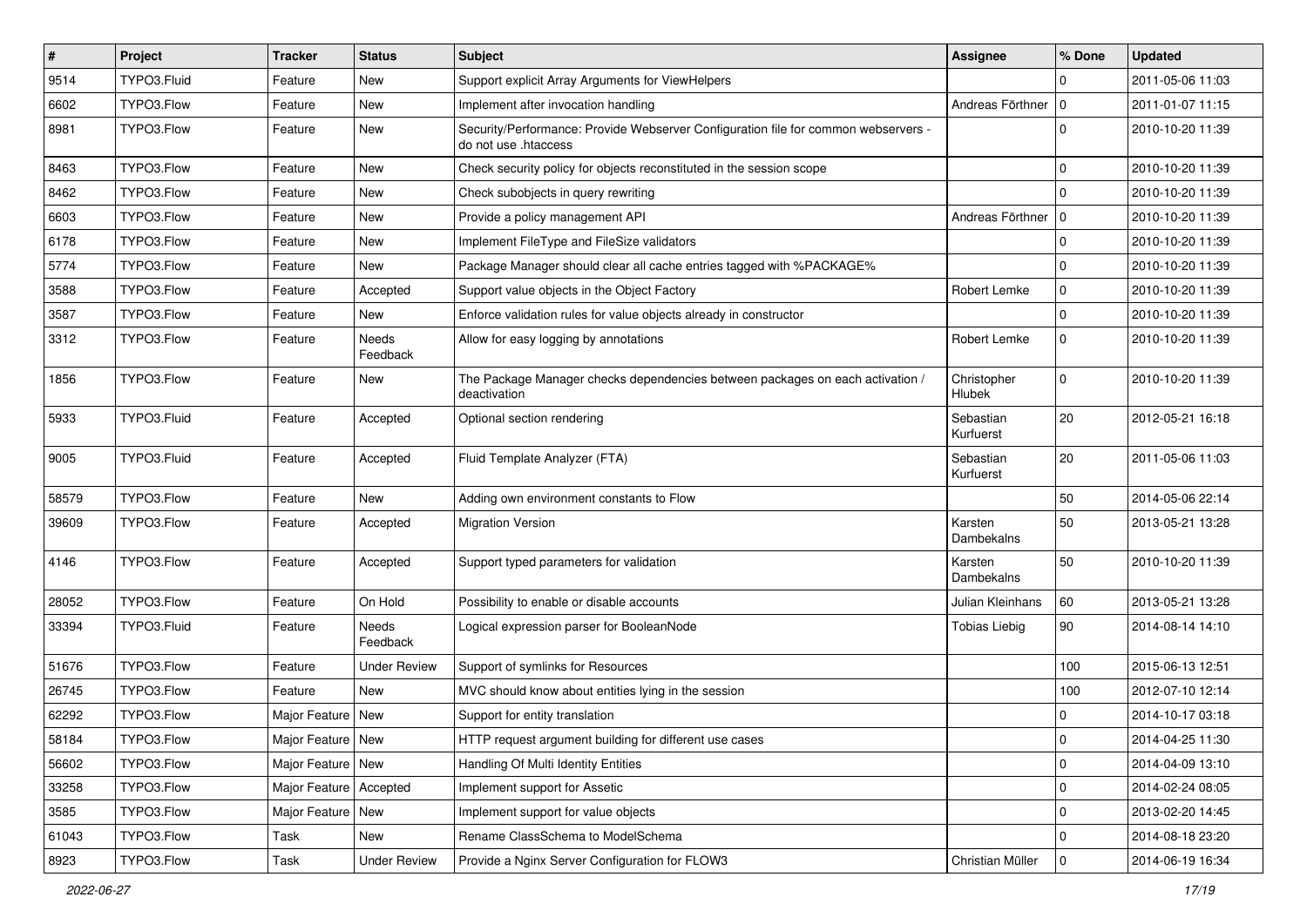| $\vert$ # | <b>Project</b>                                | <b>Tracker</b> | <b>Status</b>       | <b>Subject</b>                                                                                        | <b>Assignee</b>       | % Done       | <b>Updated</b>   |
|-----------|-----------------------------------------------|----------------|---------------------|-------------------------------------------------------------------------------------------------------|-----------------------|--------------|------------------|
| 58408     | TYPO3.Flow                                    | Task           | <b>New</b>          | Disable manualy persisting                                                                            |                       | $\Omega$     | 2014-05-02 10:58 |
| 55957     | TYPO3.Flow                                    | Task           | <b>New</b>          | RFC: Optimize AOP proxies                                                                             |                       | $\mathbf 0$  | 2014-02-28 14:44 |
| 56237     | TYPO3.Fluid                                   | Task           | <b>New</b>          | in-line (Condition) ViewHelpers should not evaluate on parsing                                        |                       | $\Omega$     | 2014-02-24 13:47 |
| 54195     | TYPO3.Fluid                                   | Task           | <b>New</b>          | Rename and move FormViewHelper's errorClass value, currently 'f3-form-error'                          | Adrian Föder          | $\mathbf 0$  | 2014-02-15 12:19 |
| 55958     | TYPO3.Flow                                    | Task           | <b>New</b>          | RFC: Use PHP 5.4 closure features for direct ObjectAccess                                             |                       | $\mathbf{0}$ | 2014-02-13 14:30 |
| 49025     | TYPO3.Flow                                    | Task           | <b>Under Review</b> | Dynamic locale detection / determination                                                              | Adrian Föder          | $\mathbf 0$  | 2013-12-28 10:48 |
| 54373     | <b>TYPO3 Flow Base</b><br><b>Distribution</b> | Task           | <b>New</b>          | Rename Arrays::removeEmptyElementsRecursively to removeNullElementsRecursively                        |                       | $\Omega$     | 2013-12-13 09:35 |
| 44314     | TYPO3.Flow                                    | Task           | Accepted            | slightly file permissions for /Configuration/* and /Data/Persistent/EncryptionKey                     | Karsten<br>Dambekalns | $\mathbf 0$  | 2013-11-25 14:21 |
| 5636      | TYPO3.Fluid                                   | Task           | <b>Under Review</b> | Form RadioViewHelper and CheckBoxViewHelper miss check for existing object before<br>it is accessed.  |                       | $\mathbf 0$  | 2013-11-22 17:14 |
| 52280     | TYPO3.Flow                                    | Task           | Under Review        | Throw Exception if there is an array in PSR-0 autoload                                                |                       | $\mathbf 0$  | 2013-10-05 11:30 |
| 46823     | TYPO3.Flow                                    | Task           | Accepted            | Detect APC and APCu correctly                                                                         |                       | $\mathbf 0$  | 2013-09-18 09:28 |
| 51530     | TYPO3.Flow                                    | Task           | New                 | Improve speed of Files::readDirectoryRecursively using RecursiveDirectoryIterator?                    |                       | $\mathbf 0$  | 2013-08-29 19:49 |
| 51286     | TYPO3.Flow                                    | Task           | <b>New</b>          | Custom error views should introduce a controller context somehow                                      |                       | $\mathbf 0$  | 2013-08-23 11:24 |
| 33069     | TYPO3.Flow                                    | Task           | New                 | Make command output sparse, implement generic verbose switch                                          |                       | $\Omega$     | 2013-08-19 14:33 |
| 35709     | TYPO3.Flow                                    | Task           | <b>New</b>          | Implement global Command aliases                                                                      |                       | $\mathbf 0$  | 2013-08-19 14:33 |
| 50382     | TYPO3.Flow                                    | Task           | New                 | Impossible to use arguments in CLI that are added by overriding<br>initializeCommandMethodArguments() |                       | $\Omega$     | 2013-08-19 14:32 |
| 47859     | TYPO3.Flow                                    | Task           | Accepted            | Logging: Do not log all decisions in \TYPO3\Flow\Security\Aspect\LoggingAspect                        | Robert Lemke          | $\mathbf{0}$ | 2013-08-14 16:10 |
| 46425     | TYPO3.Flow                                    | Task           | <b>Under Review</b> | DI proxy classes use raw reflection instead of RelfectionService                                      | Christian Müller      | $\mathbf 0$  | 2013-08-14 15:35 |
| 42465     | TYPO3.Flow                                    | Task           | <b>New</b>          | Document i18n settings                                                                                |                       | $\mathbf 0$  | 2013-08-14 15:35 |
| 40854     | TYPO3.Flow                                    | Task           | <b>New</b>          | Update security documentation (authentication in 1.2)                                                 |                       | $\mathbf{0}$ | 2013-08-14 15:35 |
| 49806     | TYPO3.Flow                                    | Task           | Accepted            | Date formatting should care about the time zone                                                       | Adrian Föder          | $\pmb{0}$    | 2013-07-09 10:16 |
| 41807     | TYPO3.Flow                                    | Task           | <b>Under Review</b> | Initialize the eventmanager in the EntityManagerInterface                                             |                       | $\mathbf 0$  | 2013-05-21 13:28 |
| 44396     | TYPO3.Flow                                    | Task           | Accepted            | Move Doctrine ORM integration onto own namespace                                                      | Karsten<br>Dambekalns | $\Omega$     | 2013-05-21 13:28 |
| 44375     | TYPO3.Flow                                    | Task           | Accepted            | Make all persistence reads go through repositories                                                    | Karsten<br>Dambekalns | $\Omega$     | 2013-05-21 13:28 |
| 48296     | TYPO3.Flow                                    | Task           | Needs<br>Feedback   | Missing method in ExceptionHandlerInterface                                                           |                       | $\mathbf{0}$ | 2013-05-21 11:39 |
| 47669     | TYPO3.Fluid                                   | Task           | <b>New</b>          | Form View Helper does not define the default request method                                           |                       | $\mathbf 0$  | 2013-04-28 16:39 |
| 47423     | <b>TYPO3 Flow Base</b><br>Distribution        | Task           | <b>Under Review</b> | Decouple TYPO3. Party from Flow                                                                       | Christian Müller      | $\mathbf 0$  | 2013-04-22 09:34 |